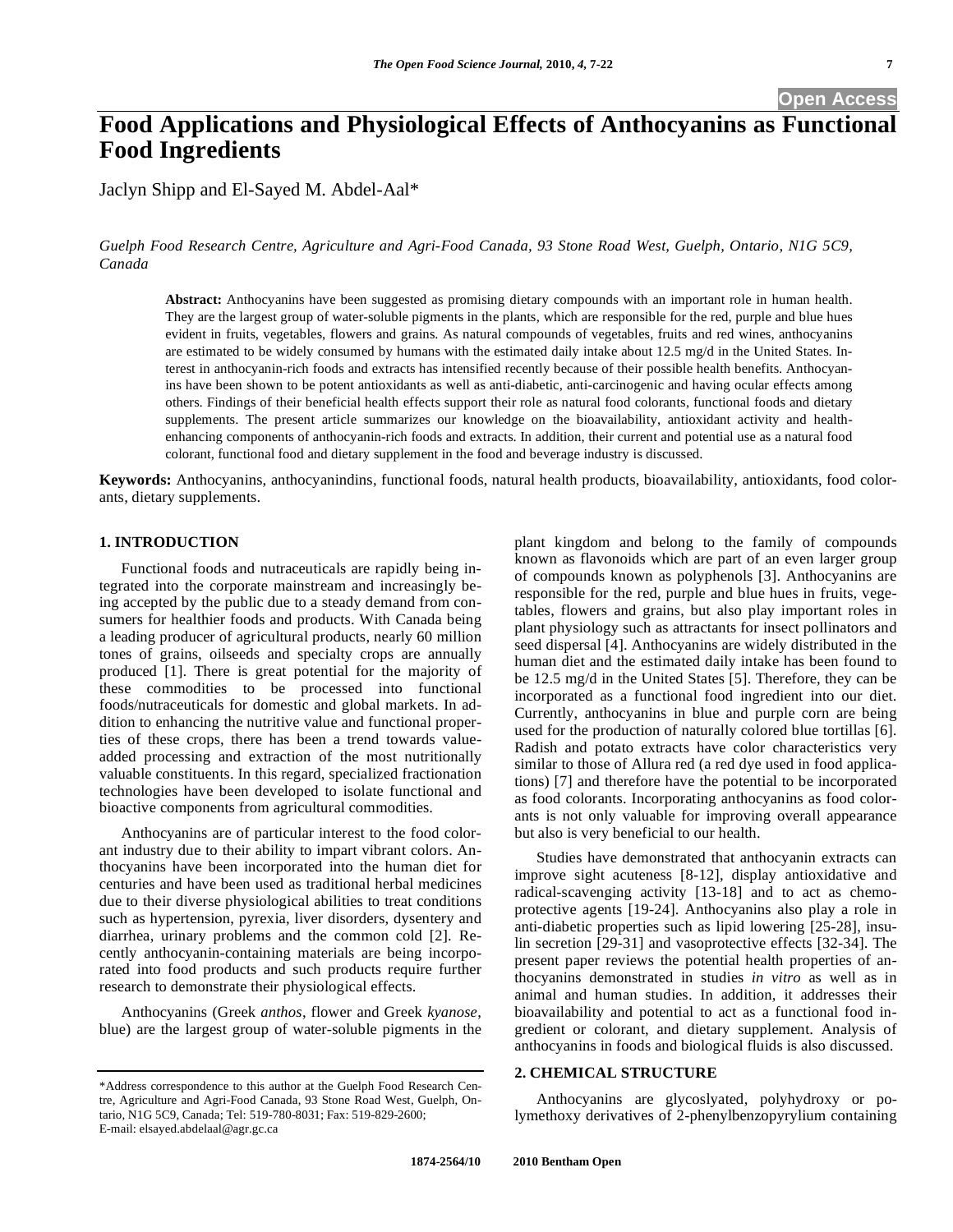two benzoyl rings (A and B) separated by a heterocylic (C) ring (Fig. **1**). In other words, anthocyanins are compounds of anthocyanindin (aglycone) and sugar in addition to organic acids in the case of acylated anthocyanins. Approximately 400 individual anthocyanins have been identified in plants [3]. Only six anthocyanidins are commonly found in plants including cyanidin, delphinidin, malvidin, pelargonidin, peonidin and petunidin. The glycosides of the three nonmethylated anthocyanidins (cyanidin, delphinidin and pelargonidin) are the most widespread in nature, being present in 80% of pigmented leaves, 69% of fruits and 50% of flowers [8]. They are usually bound to a saccharide residue such as glucose, galactose, rhamnose or arabinose as 3-glycosides or 3,5-diglycosides [9]. Color differences between anthocyanins are largely determined by the substitution pattern of the B-ring of the anthocyanidin, the pattern of glucosylation and the degree and nature of esterification of the sugars with aliphatic or aromatic acids and by the pH, temperature, type of solvent and the presence of co-pigments [3]. In an aqueous solution at pH 1-3 the flavylium cation is red colored, at pH 5 the resultant carbinol pseudo base is colorless and at pH 7- 8 the blue purple quinoidal base is formed [8]. Color degradation can also occur in the presence of oxygen, light, ascorbic acid and/or metal ions and various enzymes. This is particularly important when incorporating them into foods and determining the shelf-life of the product. Since anthocyanins are highly reactive compounds which readily degrade or react with other constituents in mixtures to form colorless or brown compounds, it is necessary to increase their stability in order to retain their color and functionality. Glucosylation primarily at the C-3 results in reduced maximum wavelength absorption but increases stability and solubility [35]. Acylation of sugar residues with cinnamic (p-coumaric, caffeic, ferulic) or aliphatic (acetic, malonic, succinic) acids further improves the anthocyanin stability [8]. Generally, 5 glucosylated structures degrade more easily than 3 glycosides followed by aliphatic acyl-anthocyanins and aromatic acyl derivatives [35]. Therefore, a multitude of factors can affect anthocyanins and as a result their potential as a health enhancing functional ingredient and its ability as a food colorant could be compromised.



Pelargonidin-3-glucoside:  $R_1=H$ ,  $R_2=H$ Petunidin-3-glucoside:  $R_1$ =OCH<sub>3</sub>,  $R_2$ =OH Peonidin-3-glucoside:  $R_1 = OCH_3$ ,  $R_2 = H$ Malvidin-3-rutinoside:  $R_1 = OCH_3$ ,  $R_2 = OCH_3$ Delphinidin-3-glucoside:  $R_1 = OH$ ,  $R_2 = OH$ Cyanidin-3-glucoside:  $R_1$ =OH,  $R_2$ =H

**Fig. (1).** Structure of six common anthocyanidins in glucoside form with glucose.

## **3. ANALYSIS IN FOOD AND BIOLOGICAL FLUIDS**

#### **3.1. Extraction of Anthocyanins**

Extraction of anthocyanins is commonly conducted with methanol or ethanol containing a small amount of acid (15% 1.0 mol/L HCL) with the objective of obtaining the flavylium cation form, which is stable in a highly acid medium [36]. There is no significant difference in absorbance readings or extraction efficiency between ethanol or methanol [36]. It is preferable to use ethanol since it is less toxic particularly in food use and clinical trials. Additionally, if the extract contains lipidic materials, addition of an organic solvent such as hexane to the extract can eliminate any unwanted lipid-containing substances. Acid may cause partial hydrolysis of the acyl moieties in acylated anthocyanins, especially those with dicarboxylic acids such as malonic acid, and thus the use of weak acids is advisable, such as tartaric or citric acid to keep dicarboxylic substituents intact [37, 38]. The pH level has also been shown to have a significant influence on the color of the anthocyanin extracts, the absorbance readings and the extractability of the extract. At lower pH ( $pH < 2$ ), blue and purple wheat extracts exhibited a red to dark red color after extraction, while at a higher pH  $(pH > 4)$  extracts displayed a yellow color [36]. Additionally, absorbance readings increased with declining pH levels of the solvents tested (water, ethanol, and methanol). At higher pH levels (pH 5) extractability of anthocyanin is decreased by 94% in blue and purple wheat extracts compared to extraction at a lower pH (pH 1). Changing temperature between 25-60ºC during extraction and storage of the extracts at 4ºC does not seem to have a significant effect on the absorbance readings. Increasing temperature from 25 ºC to 60ºC during extraction of purple and blue wheat increased absorbance readings by 15%. Storage of blue and purple wheat anthocyanin extracts under cold conditions (4ºC) causes the extracts to become cloudy due to precipitation of the soluble proteins but has no significant effect on the absorbance readings [36].

Acetone has also been used for extraction of anthocyanins from red fruits [39, 40]. Acetone allows for an efficient and more reproducible extraction and avoids problems with pectins, and permits a much lower temperature for sample concentration [40]. Garcia-Viguera *et al*. [39] observed that extraction of strawberries in 1% HCL in methanol and a combination of methanol: acetic acid: water (25:1:24) all caused acetylation of anthocyanin sugars which was avoided when substituted with acetone.

## **3.2. Separation and Quantification of Anthocyanins by RP-HPLC**

The most commonly employed technique today is reversed-phase high performance liquid chromatography (RP-HPLC) since it permits simultaneous separation, identification and quantification of anthocyanin compounds without requiring excessive purity of the extracts [38]. Columns (internal diameter: 4.6 mm and length: 100-300 mm) are usually maintained at ambient temperature, and elution systems are binary, using aqueous acidified solvents such as acetic acid, perchloric acid or formic acid in an organic solvent such as methanol or acetonitrile [31, 41]. Separated anthocyanins are detected and measured at 525 nm and the identity of anthocyanins are based on corresponding retention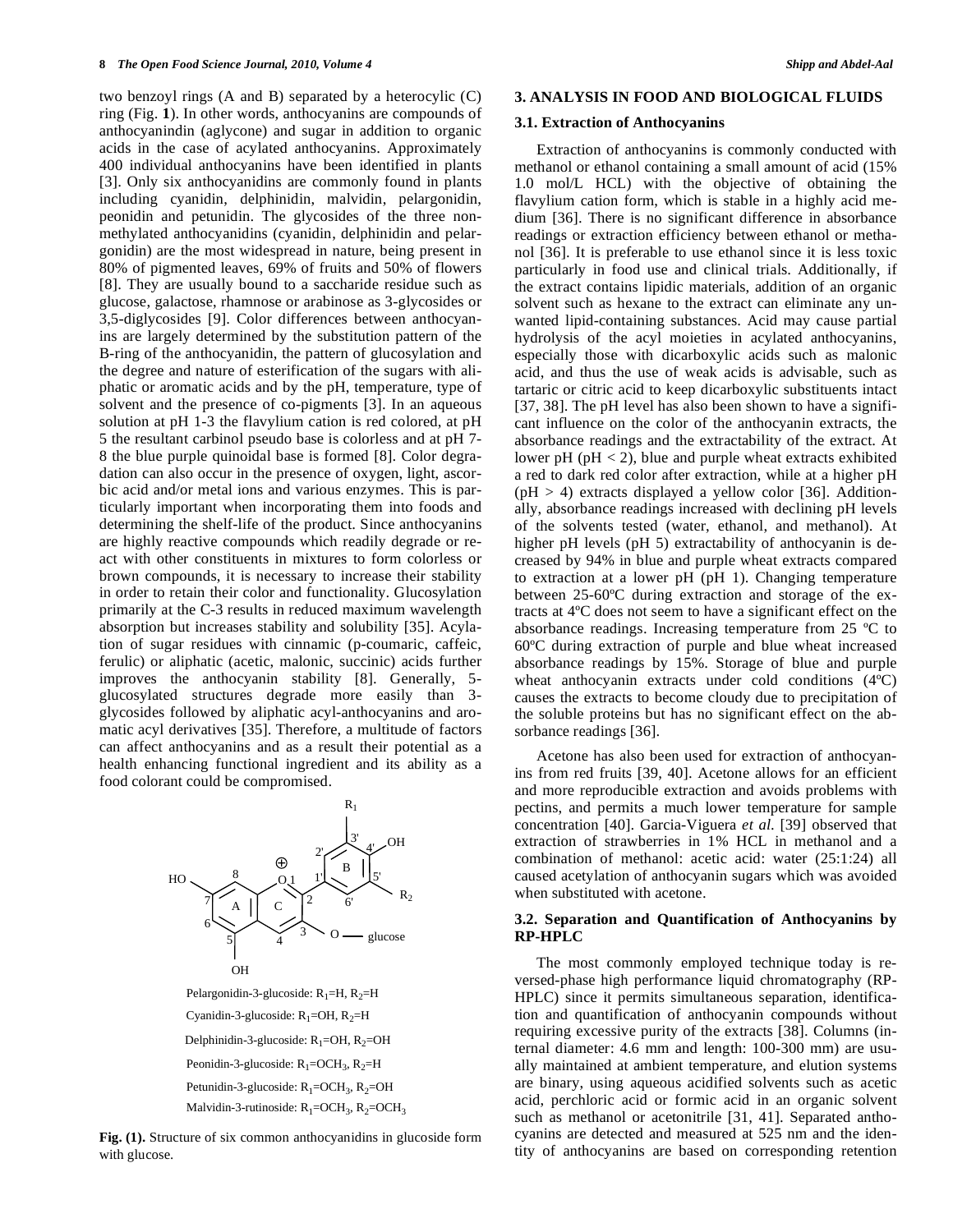times and ultraviolet-visible (UV-vis) spectra with those of pure authentic standards such as delphinidin-3-glucoside, delphinidin-3-rutinoside, cyanidin-3-glucoside, cyanidin-3 galactoside, cyanidin-3-rutinoside, peonidin-3-glucoside, petunidin-3-glucoside, pelargonidin-3-glucoside and cyanidin chloride that are commercially available. Total anthocyanin content is calculated in *u*g/g using the standard curve for either cyanidin-3-glucoside or delphinidin-3-glucoside (the most common anthocyanins in grains) [42]. The UV-vis absorbance spectrum of an anthocyanin can provide information on the nature of the anthocyanidin, glucosylation pattern and possibility of acylation [43]. Anthocyanins have a wide absorption range in the blue end of the visible spectrum with maximum absorption observed in the 500-535 nm regions [44]. UV-vis data has the ability to confirm some of the anthocyanidins. UV-vis  $\lambda$  maximum for pelargonidin-based compounds has been observed around 502-506 nm, for cyanidin at 512-520 nm, for peonidin at 517-520 nm, for delphinidin at 525 nm, for petunidin at 526-529 nm, and for malvidin at 530 nm [44].

Polarity of the anthocyanidin is the most important factor affecting the retention times. Anthocyanidins become more polar as the number of the hydroxyl group in the B-ring increases, thereby decreasing retention and become more apolar as the number of methoxyl group increases. Thus, the observed order of elution of the six most common anthocyanidins is delphindin $\rightarrow$  cyanidin $\rightarrow$  petunidin  $\rightarrow$  pelargonidin  $\rightarrow$  peonidin  $\rightarrow$  malvidin. Sugar substitution increases the polarity with anthocyanins eluting at shorter retention times than their parent anthocyanidins with diglucosides usually eluting before the monoglycosides [43]. However, the type of sugar moiety attached influences the polarity depending on the type of sugars and their subsitution position. Acylation of the sugar moieties of the anthocyanins decreases polarity and is reflected in an increase of the retention time  $(malic > acetic > malonic > succinic)$  [38, 43].

In addition, capillary electrophoresis (CE) has been used to separate ionic anthocyanin compounds by their charge [37]. The use of CE in the separation of anthocyanins is fairly new and scarce, but promising due to the high hydrosolubility of these compounds. CE is a technique which is used for anthocyanin separation and quantification. CE has been employed for the use of quantitative determination of anthocyanins in wine as a RP-HPLC alternative [45]. Various methods on CE have been developed for acylated and non-acylated anthocyanins and 3-glucoside derivatives [46], as well as for the ability to simultaneously separate 6 anthocyanins (malvidin-3-diglucoside, malvidin-3-glucoside, malvidin-3-galactoside, pelargondin-3-glucoside, cyandin-3,5-diglucoside and cyanidin-3-galactoside) [47].

## **3.3. Detection and Identification**

Spectral properties are often used for the characterization of anthocyanins, especially for identifying the anthocyanidin type. UV spectrometric analysis is the commonly used technique to identify and quantify anthocyanins. As described earlier anthocyanin absorption spectra depends on pH. The maximum absorption at 520 to 540 nm in the visible region is the most common wavelength used in the spectrophotometric measurement of anthocyanins [41]. Mass spectrometry (MS) is a commonly used technique that permits anthocyanin identification by determining the mass of the molecular ions in the sample and of the fragments from the separation of these compounds through the application of higher ionization energies [38]. Liquid chromatographymass spectrometry (LC-MS) is used to confirm the identity of anthocyanin compounds in plants and biological fluids. LC-MS combines the separation on LC system with the selectivity and sensitivity of the MS detector allowing the identification of individual components of a mixture of compounds such as plant extracts or biological fluids [43].

Other techniques which have been used for identification of anthocyanins include electrospray ionization mass spectrometry technique (ESI-MS) and nuclear magnetic resonance (NMR) [38]. ESI-MS is used for anthocyanin characterization in complex food matrices and is especially useful for detection of low level anthocyanin metabolites in human plasma [41]. Low voltage and atmospheric pressure easily detects the positive charge of anthocyanins at low pH values since other potentially interfering compounds are not usually ionised. NMR is a powerful method used for structural elucidation of anthocyanins such as the acylated anthocyanins with rhamnoside derivatives found in some fruits like blackberries and minor compounds in wine analysis [37, 48]. NMR spectroscopy is a very reliable technique for the chemical analysis of food products because it is nondestructive, selective and capable of simultaneous detection of a great number of low molecular mass components in complex mixtures [48]. The use of one dimensional and two dimensional  ${}^{1}H$  and  ${}^{13}C$  NMR spectroscopy with large signal suppression methods allow for reliable identification for  ${}^{1}H$ and  ${}^{13}C$  resonance signals of individual anthocyanins in deuterated methanol ( $CD_3OD$ ) [48]. NMR spectroscopy is also simpler and less time consuming than LC-MS. These techniques can serve as a complement to the more widely used methods described.

#### **4. BIOAVAILABILITY**

Bioavailability is defined as the proportion of the nutrient that is digested, absorbed and metabolised through normal pathways [49]. It is important to food chemists to know not only how much of a nutrient is present in a food or dietary supplement, but more importantly, how much of the nutrient is bioavailable when producing a functional food or natural health product. With respect to anthocyanin bioavailability, the majority of the studies show that bioabsorption occurs quite rapidly following consumption (approx. 0.25-2 hr) and its excretion is complete within 6-8 hr [50-56]. Results from various *in vitro*, animal and human studies all consistently show that anthocyanins are absorbed in their intact glycosidic form, contrary to other flavonoids [50, 57, 58]. However, evidence shows that only less than 1% of the consumed anthocyanins are detectable in the plasma and urine [51, 53, 55].

Metabolism by the intestinal microflora is one important factor controlling the bioavailability of anthocyanins. With regards to *in vitro* studies, the data is limited. However in one of the few *in vitro* studies, Aura *et al.* [50] determined the bacterial metabolism of anthocyanins isolated from edible fruits and berries. Isolated cyanidin-3-glucoside and cyanidin-3-rutinoside were fermented *in vitro* using human faecal microbiota as inoculums and the metabolites were ana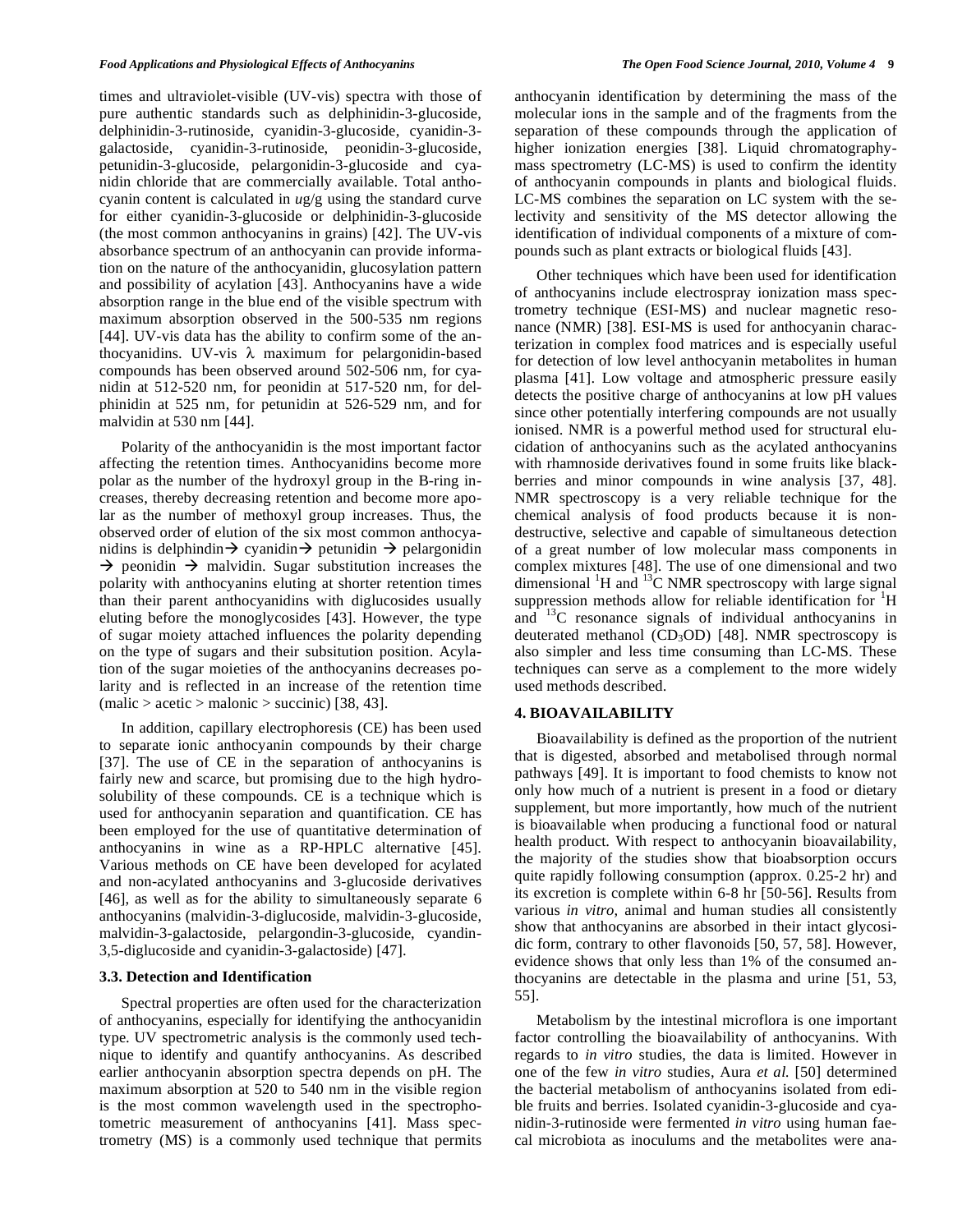lysed and characterised by RP-HPLC and LC-MS. Anthocyanins from the faecal matrix (pelargonidin-3-glucoside, delphinidin-3-glucoside and petunidin-3-glucoside) had an average recovery of  $54 \pm 9\%$  after 100 *u*mol/L of the anthocyanin was incubated with 5% (w/v) active faecal slurry for 0, 6 and 24 hr. The majority of the anthocyanin glycosides disappeared within the first hr in the presence of  $5\%$  (w/v) faecal slurry containing active gut microflora and only traces of different anthocyanins was detectable thereafter. In addition, formation of protocatechuic acid was detectable before the first 2 hr as a major metabolite for both cyanidin glycosides and the detection of lower molecular weight metabolites confirmed that anthocyanins were converted by gut microflora. After 2 hr, it was evident that reconjugation of the anthocyanidin occurred with other groups. It is speculated that the low recoveries of the anthocyanins could indicate the high capacity for the faecal matrix to bind flavonoids and their metabolites. Anthocyanins could also have been converted into other metabolites which were undetectable according to Aura *et al.* [50] or even degraded before the bacterial conversions took place, which is possible due to the instability of the flavylium cation in alkaline pH values. In another *in vitro* study by Keppler and Humpf [54], they found that out of the six anthocyanins investigated all of the glycosides were rapidly hydrolysed by the microflora within 20 min and 2 hr depending on the sugar moiety, following incubation with 100 *u*mol/L of the anthocyanin for 24 hr. Similarly, because of the high instability of the anthocyanidins under physiological conditions in the intestine at a neutral pH, primary phenolic degradation products such as phenolic acids and adlehydes were detected after only 20 min of incubation. Overall, it is demonstrated the rapid absorption of anthocyanin glycosides after 20 min to 1 hr of incubation, followed soon after by degradation of their corresponding anthocyanidin into other compounds.

Animal experimentation with respect to bioavailability of anthocyanins has been carried out predominately in rat models focusing on anthocyanins found in fruit such as blackberries, bilberries, blackcurrant and red fruits. It has been shown that anthocyanins from red fruit extracts are incorporated in their structurally intact glycosidic forms from the digestive tract into the plasma and liver of rats after only 15 min of an oral supplementation of 320 mg cyanidin-glucoside and cyanidin-3,5-diglucoside [58]. Plasma concentrations reached a peak maximum level of 1563 *u*g of cyandin-glucoside and 195 *u*g of cyandin-3,5-diglucoside after supplementation. This finding was similar to other studies which also found high recoveries of anthocyanins in the plasma after 15-30 min of ingestion of anthocyanin blackcurrant juice [55, 57] bilberry juice [56] and red fruit anthocyanin [58]. It has also been observed that anthocyanin absorption varies greatly depending on the anthocyanin structure, with delphinidin glycosides being the highest absorbed [56]. Absorption has also been shown to differ depending on whether the anthocyanin extract consumed is purified or not. Nielson *et al.* [55] found that the amount of anthocyanins in the plasma in relation to dose was significantly larger ( $p=0.016$ ) in rabbits that consumed the blackcurrant juice (anthocyanin intake 182 mg/animal) compared to rabbits that received a dose of purified blackcurrant anthocyanins (anthocyanin intake 256 mg/animal or 81 mg/animal). This finding is validated by another study which found higher concentrations of blackberry anthocyanins (750 *u*mol/L) resulted in a smaller amount of cyanidin-3-glucoside absorption compared to the smaller concentrations (14 *u*mol/L) [56]. This is the first published report to suggest a presence of a food matrix effect, giving higher absorption of anthocyanins from juice than from an aqueous citric acid solution of purified anthocyanins.

Measurement of urinary excretion has also often been used to assess bioavailability of anthocyanins. With respect to the amount of anthocyanins excreted, numerous studies have shown anthocyanins to be excreted in their intact glucosylated forms. For example, in a study by Nielson *et al.* [55] 0.035% of anthocyanins were excreted in the urine after 30 min following ingestion of blackcurrant juice (182 mg anthocyanin/animal). Similarly, Joshi *et al.* [59] found that about 0.01% of grape seed proanthocaynidin extract (25-100 mg/kg) to be excreted in the urine. In addition, Matsumoto *et al.* [57] and Felgines *et al.* [60] found that blackcurrant anthocyanins were excreted into the urine  $(0.11 \pm 0.05\% \text{ of }$ the ingested dose) as the glycoslylated form in rats after oral administration of 800 μmol/kg of body weight of purified anthocyanins. Talavera *et al.* [56] demonstrated that anthocyanins are quickly and efficiently excreted into the bile in an intact and metabolized form. Peonidin-3-glucoside was the major metabolite detected in the bile followed by cyanidin-3-glucoside. Peonidin-3-glucoside was not found in the plasma which suggests that perhaps peonidin-3-glucoside was formed in the liver and eliminated by bile rather than being incorporated into the plasma.

The majority of human experimentation studies with respect to anthocyanin bioavailability have been conducted predominantly in clinical studies using fruit extracts/mixtures. The results are consistent with the animal studies showing a rapid absorption rate in the plasma after consumption of anthocyanins and a very small amount being excreted in the urine. In a preliminary study by Cao and Prior [61], direct evidence was presented on the absorption of anthocyanins in their glycosidic form in humans after ingestion of 25 g of elderberry extract containing 1.5 g of anthocyanins. The peak plasma concentration after 30 min of consumption was 100 *u*g/L. Matsumoto *et al.* [57] also found blackcurrant anthocyanin concentrate is directly absorbed in the plasma  $(0.120 \text{ nmol/L})$  and excreted in the urine  $(0.11\%$ of the ingested dose) as the glucosylated form in humans after ingestion of 33 mg/kg of body weight (3.58 mg of anthocyanins) of blackcurrant anthocyanins. The extremely low bioavailability of anthocyanins has also been shown in more recent human studies. Nielsen *et al.* [55] found approximately 52 ng/mL and 16 ng/mL in the plasma after about 1 hr of consumption of 4.4 g (1239 mg anthocyanins) and 2.7 g (716 mg anthocyanins) blackcurrant juice, respectively. In another clinical study by Kay *et al.* [52], an average serum concentration of 591.7 nmol/L (range 197.3-986.1 nmol/L) was found within 2 hr post-consumption of 20 g of chokeberry extracts (1.3 g cyanidin glucosides, the main anthocyanin in chokeberries). Cyanidin-3-galactoside accounted for 66% of the detected anthocyanins in the serum samples. In a latter study by Kay *et al.* [53], a peak plasma concentration of 96.08 nmol/L was observed after 2.8 hr of oral ingestion of 721 mg of cyanidin-3-glycosides from chokeberry extracts. Overall, the data consistently shows that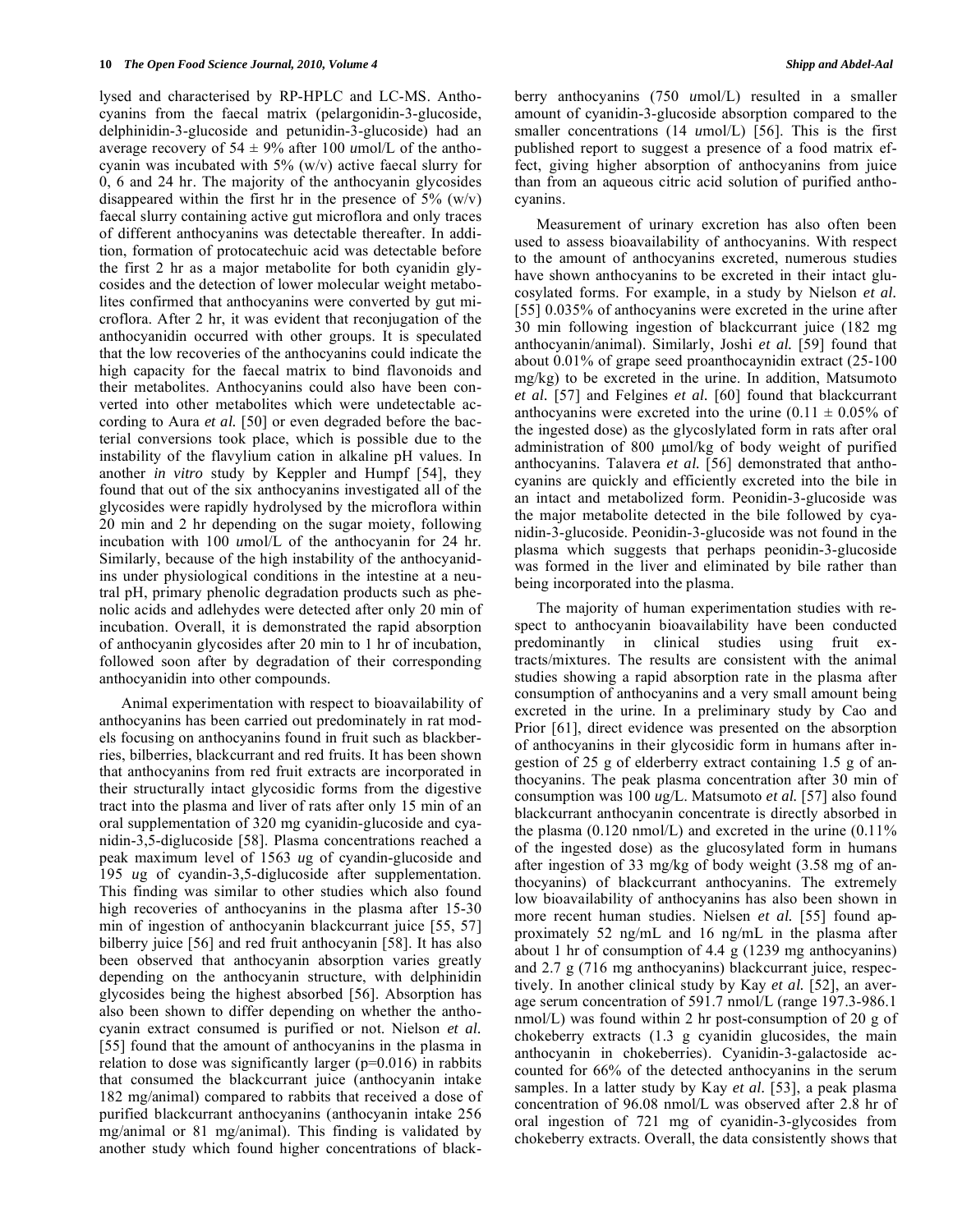the apparent bioavailability of anthocyanins is relatively low in humans with respect to plasma concentrations.

With respect to the excretion rate of anthocyanins in humans, the data shows an extremely low amount of anthocyanins excreted post-consumption. In a preliminary study, a rapid excretion rate of 5% was found after consumption of two glasses of red wine (218 mg of anthocyanins/300mL) over a 12-hr period [62]. Recent findings still indicate low bioavailability of anthocyanins. Kay *et al.* [53] observed a total urinary excretion of anthocyanins over 24 hr to be  $1071.54 \pm 375.46$  *ug*, reaching a maximal rate of excretion (202.74 *u*g/hr) at approximately 3.5 hr post-consumption of 7.1 g of chokeberry extract (721.4 mg cyanidin-3 glycosides). About 32.5% of the anthocyanins excreted in the urine were the parent compounds similar to that found in the plasma with 67.5% occurring as conjugated metabolites. The metabolites were identified as glucuronidated and methylated derivatives of cyanidin-3-glycosdies. Felgines *et al.* [63] reported a higher urinary excretion of 1.80% after consumption of 200 g of strawberries providing 179 *u*mol/L pelargonidin-3-glucoside. Contrary, Felignes *et al.* [51] reported a urinary excretion of only 0.16% after consumption of blackberry anthocyanins (mainly cyanidin-3-glucoside). The considerable differences in urinary excretion may indicate that bioavailability is dependent on the type of individual anthocyanins ingested.

Overall, intact anthocaynin glycosides appear to be absorbed, distributed into the circulatory system and excreted in the urine. Secondly, the apparent bioavailability is consistently very low across all studies with often less than 0.1% of the ingested dose appearing in the urine. Only a small percentage of anthocyanins consumed by either animals or humans are excreted in the urine. Therefore there is a possibility that most of the anthocyanins that are consumed are absorbed in the gastrointestinal tract, specifically in the stomach and small intestine and transported into the circulatory system [54, 56]. Thirdly, absorption occurs quickly following consumption. Maximum plasma concentration is reached in 15-60 min and excretion is complete within 6-8 hr. Lastly, the amount of anthocyanin which gets absorbed seems to be dependent on the type of anthocyanin ingested. Thus, it seems difficult to confirm the apparent low bioavailability since anthocyanins exist in a number of different molecular structures and a number of potential metabolites can be generated both *in vitro* and in the gastrointestinal tract. Isotopically labelled anthocyanins to estimate bioavailability, transportation, accumulation into various tissues and excretion may be useful to help address this issue, but is yet to be tested. In addition, anthocyanins are likely to change form and metabolize into other alternative molecular structures such as glucuronidated and methylated derivatives of the anthocyanin and/or form corresponding phenolic acids and aldehydes. For example, Tsuda and colleagues [64] observed the concentration of protocatechuic acids to be eight times greater than that of cyanidin-3-glucoside. Therefore, future studies should focus on identifying not only the flavylium cation form but also other forms which may occur *in vivo*.

# **5. HEALTH AND PHYSIOLOGICAL EFFECTS**

Numerous studies on anthocyanins have shown that they are not only beneficial for food applications but also as therapeutic agents. As mentioned previously, anthocyanins exhibit a wide range of therapeutic effects which have been demonstrated in various *in vitro* systems, animal and human trials. These therapeutic properties will be discussed in the following sections.

#### **5.1. Antioxidative Effects**

Dietary antioxidants can help combat reactive oxygen species and free radicals and help decrease the risk of chronic diseases such as coronary heart disease and certain cancers [13]. Anthocyanins have shown to be potent antioxidants, superior to well-known antioxidants such as butylated hydroxyanisole (BHA) [13, 65], alpha-tocopherol, 6-hydroxy-2,5,7,8-tetramethychromane-2-carboxylic acid (Trolox), catechin and quercetin [17]. There are numerous methods to evaluate antioxidant properties, however the following section will highlight the two fundamental categories of antioxidant measurement. These include radical scavenging capacity such as free radical, radical cations and radical ions, and the inhibition of lipid oxidation such as human lowdensity lipoprotein (LDL) cholesterol, methyl linoleate (MeLo), and oils. In addition, antioxidant properties of anthocyanins *in vivo* will be discussed as well.

## *5.1.1. Radical Scavenging*

The ability of anthocyanin compounds to act as free radical scavengers against 2,2-diphenyl-1-picrylhydrazyl (DPPH) radical is one of the most common and frequently employed method. DPPH is a stable free radical due to its spare electron delocalization over the whole molecule [66]. In the presence of an antioxidant, the colored stable DPPH free radical is reduced into a nonradical DPPH-H resulting in a change of the violet color to pale yellow [13]. This discoloration is proportional to the number of electrons taken up by DPPH-H once the odd electron becomes paired off by a free radical scavenger, resulting in a decrease of absorption. This change occurs during an electron transfer reaction in which the substrate added acts as a hydrogen atom donor. The degree of radical scavenging capacity is determined by the percentage of radicals scavenged over the period of reaction time. It has been observed that the anthocyanidins/anthocyanins with the highest antioxidant activity are delphinidin, cyanidin and cyanidin-3-glucoside. These are also significantly higher than the standards alpha-tocopherol, BHA, butylated hydroxytoluene (BHT) and ascorbic acid [16]. The compounds with the lowest antioxidant activity are malvidin 3,5-diglucoside and pelargonidin 3,5-diglucoside. Monoglucosides generally have a higher scavenging capacity than the diglucosides. These results are similar to the findings obtained by Kahkonen and Heinonen [17] and Astadi *et al.* [14] who also found that anthocyanins possessed higher radical scavenging activity compared to the reference antioxidants (ascorbic acid, alpha-tocopherol, Trolox, BHT and rutin) in the DPPH test. Anthocyanidins, however, had slightly lower scavenging activity in the same test. According to Fukumoto *et al.* [16], delphinidin possessed the highest antioxidant capacity, followed by cyanidin and peonidin, pelargonidin, malvidin and petunidin. The monoglucosides were comparable to their corresponding anthocyanidin, except for peonidin-3-glucoside and pelargonidin-3-glucoside which were lower than their corresponding anthocyanidin. It was observed that cyanidin, peonidin and malvidin galacto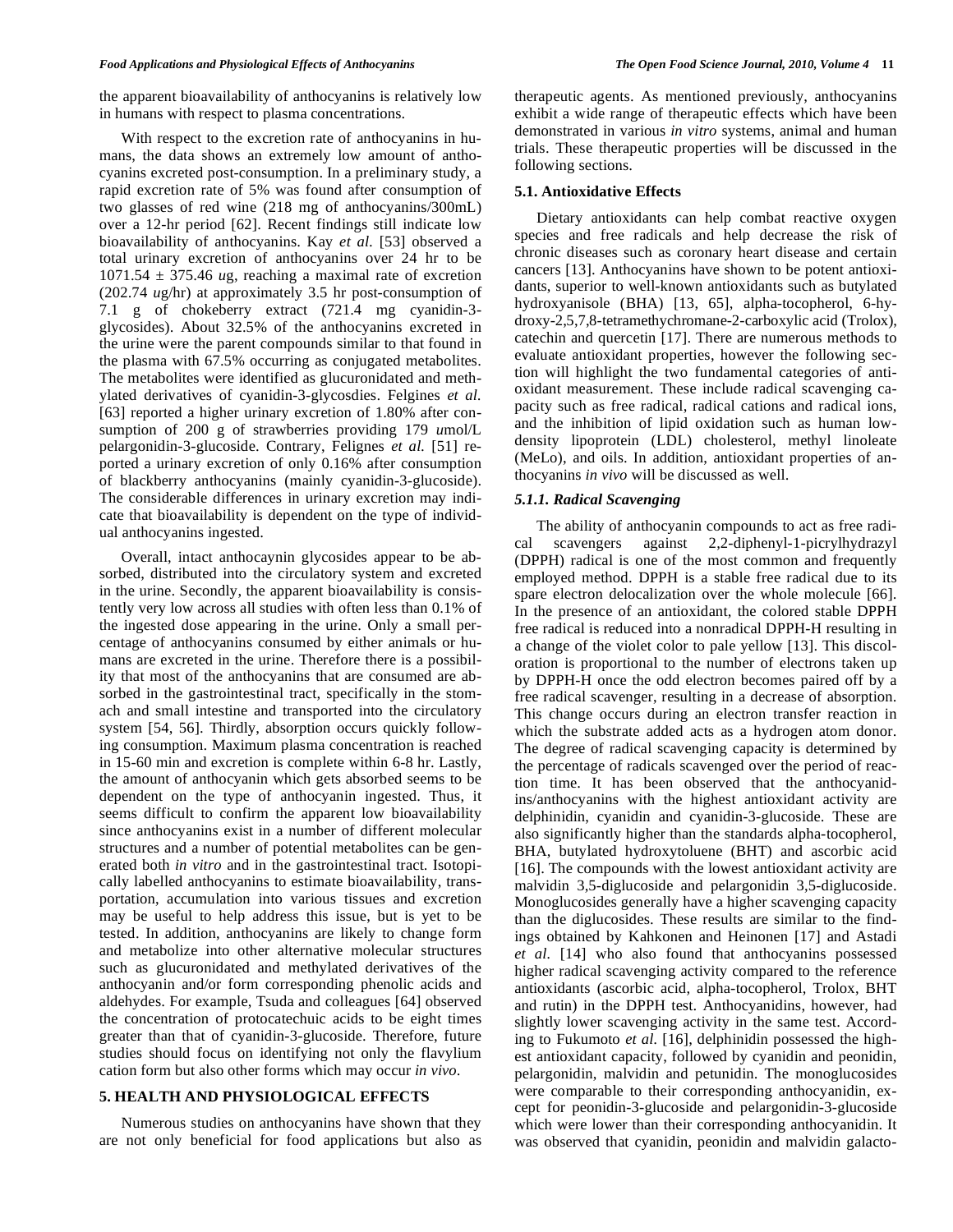sides were weaker scavengers than their corresponding glucosides by 15-23%. Cyanidin and delphindin rutinosides were also less active than their glucosides. Acylation of sugar residues with aromatic hydroxyl acids has been shown to significantly improve the radical scavenging capacity [16, 67]. In contrast to the previous two studies, Abdel-Aal *et al.* [13] found cyanidin-containing anthocyanins to have a higher DPPH scavenging capacity than the delphinidin-based anthocyanins. Differences in DPPH scavenging capacity between delphinidin and cyanidin-based anthcoyanins may be attributable to their molecular structure which can play a role in determining their antioxidant properties and furthermore, their bioactivity. Abdel-Aal *et al.* [13] and Astadi *et al.* [14] found the DPPH scavenging capacity of the aqueous plant extracts to be dose-dependant. These studies found that the higher the concentration of anthocyanins, the higher reducing power. For example, anthocyanin powder (anthocyanin concentrate) had a DPPH scavenging capacity 42-fold higher than the blue wheat bran [13]. Overall, all of the studies have consistently shown that anthocyanin compounds tested had a significantly high DPPH scavenging capacity comparable to the reference antioxidants. Additionally anthocyanidins lacking the *O*-diphenyl structure in the B ring (malvidin, pelargonidin, petunidin and peonidin) have a lower efficiency toward the DPPH radical compared to cyanidin and delphinidn.

The oxygen radical absorbance capacity assay (ORAC) is another reliable method to measure the antioxidant capacity of anthocyanins. It is based on the principle that antioxidant compounds present in a sample (e.g. anthocyanins) will inhibit the decay in fluorescence intensity of a fluorescent probe, fluorescein, after it is combined with 2*,*2'-Azobis*(*2 methylpropionamidine*)* dihydrochloride (AAPH), a free radical generator that acts as an oxidizing agent [15]. Curves of fluorescence intensity versus time are recorded and the area under the curves with and without addition of an antioxidant is calculated and compared to a standard curve generated using the antioxidant Trolox, a water-soluble vitamin E analog. One ORAC unit is equal to the antioxidant protection given by 1*u*mol/L Trolox [15]. The ORAC values (*u*mol of Trolox equivalents per 100 g, on a dry weight basis) for black and yellow (normal) barley whole grains are not significantly different from one another but are significantly higher (5430 and 5601, respectively) than the ORAC values found in the purple barley (3937) [15]. The antioxidant capacity of 14 different anthocyanin compounds has also been assessed using the ORAC assay, and compared with Trolox [68]. Among the anthocyanins, cyanidin-3-glucoside displayed the highest ORAC activity with a slope of 3.491, which was about 3.5 times stronger than Trolox. Pelargonidin had the lowest ORAC activity (slope of 1.067), but still was found to be as potent as Trolox. Overall, all anthocyanin compounds tested exhibited higher ORAC activity than Trolox, however their degree of hydroxylation and glucosylation appeared to modulate their antioxidant capacity. The anthocyanins with only one OH group in the B ring (pelargonidin, malvidin and peonidin) all had a lower ORAC activity compared to anthocyanin with 3',4'-di-OH substitution (cyanidin), with delphinidin being the exception. These findings are in agreement to that obtained by DPPH assay. Glucosylation either increased (cyanidin) or decreased (malvidin) or did not have a significant effect (pelargonidin) on the ORAC activity of the anthocyanidins.

The Trolox equivalent antioxidant capacity (TEAC) assay is based on the ability of an antioxidant to scavenge the radical cation 2,2'-azino-bis(3-ethylbenzthiazoline-6-sulfonic acid) (ABTS<sup>+</sup>) using spectrophotometric analysis [69]. The antioxidant reduces ABTS<sup>+</sup> to ABTS, decolorizing it. The TEAC value is defined as the concentration of a standard Trolox solution with the same antioxidant capacity as a 1mmol/L concentration of a tested compound. Muselik *et al.* [70] determined TEAC values of anthocyanins isolated from red grape skin extract. Delphinidin-3-glucoside had the highest TEAC value  $(2.93 \pm 0.05 \text{ mg/mL})$ , followed by cyanidin-3-rutinoside  $(2.77 \pm 0.08 \text{ mg/mL})$ , malvidin-3-glucoside  $(2.45 \pm 0.03 \text{ mg/mL})$  and petunidin-3-glucoside  $(1.96 \pm 0.08 \text{ m})$ mg/mL). The degree and position of hydroxylation and methoxylation in the B ring affects the stability and reactivity and thereby the antioxidant capacity of the anthocyanins as observed in the DPPH and ORAC assays. Fresh berries were macerated for 40 days prior to extraction of anthocyanins and analyzed using the TEAC assay. Fresh berry extracts exhibited TEAC value of  $0.930 \pm 0.091$  mg/mL which decreased to  $0.915 \pm 0.050$  mg/mL after 1 month of storage [69]. The TEAC value increased after 2 to 3 months of storage to  $1.154 \pm 0.073$  mg/mL then steadily declined to 0.952  $\pm$  0.102 mg/mL and stabilized after 9 months of storage. The increase after a few months can be attributed to the hydrolysis of the flavon glycosides that results in an additional hydroxyl group that can participate in the redox reaction with the cation radical  $ABTS^+$ . The decrease of flavonoid glycosides as well as the degradation of anthocyanins after a long storage time can be responsible for the decline in the antioxidant capacity after 3 months. Sellappan *et al.* [71] observed high TEAC values after extraction of 10 g of rabbiteye blueberries, Southern highbush blueberries and blackberries. The rabbiteye blueberries had a higher average TEAC (27.60  $\pm$  5.33 umol/L/g fresh product) compared to the Southern highbush blueberries (14.83  $\pm$  8.24 umol/L/g fresh product). The Georgia grown blackberries had similar TEAC on average  $(20.35 \pm 3.24 \text{ umol/L/g}$  fresh product) to those of the rabbiteye blueberries. Overall, the TEAC assays show that berries are a good source of antioxidants that can be used in foods and nutritional supplement formulations.

#### *5.1.2. Inhibition of Lipid Oxidation*

A number of lipid systems can be used to study anthocyanins ability to inhibit lipid oxidation, such as inhibition of LDL cholesterol, inhibition of MeLo or inhibition of oil or oil-containing system. LDL oxidation is one of the most studied free-radical-mediated processes occurring in the body because it is believed to play a crucial role in the formation and progression of early atherosclerotic lesions linked to cardiovascular diseases [14]. Inhibition of MeLo is not as widely studied as LDL but is still an effective method for studying antioxidant capacity of anthocyanins and other biological antioxidants [72].

# *5.1.2.1. Inhibition of Human LDL Oxidation*

LDL does not form atherosclerotic plaques unless it is oxidised which may lead to a build up of plaque in the arteries. Therefore, the consumption of dietary antioxidants is beneficial in preventing cardiovascular diseases, particularly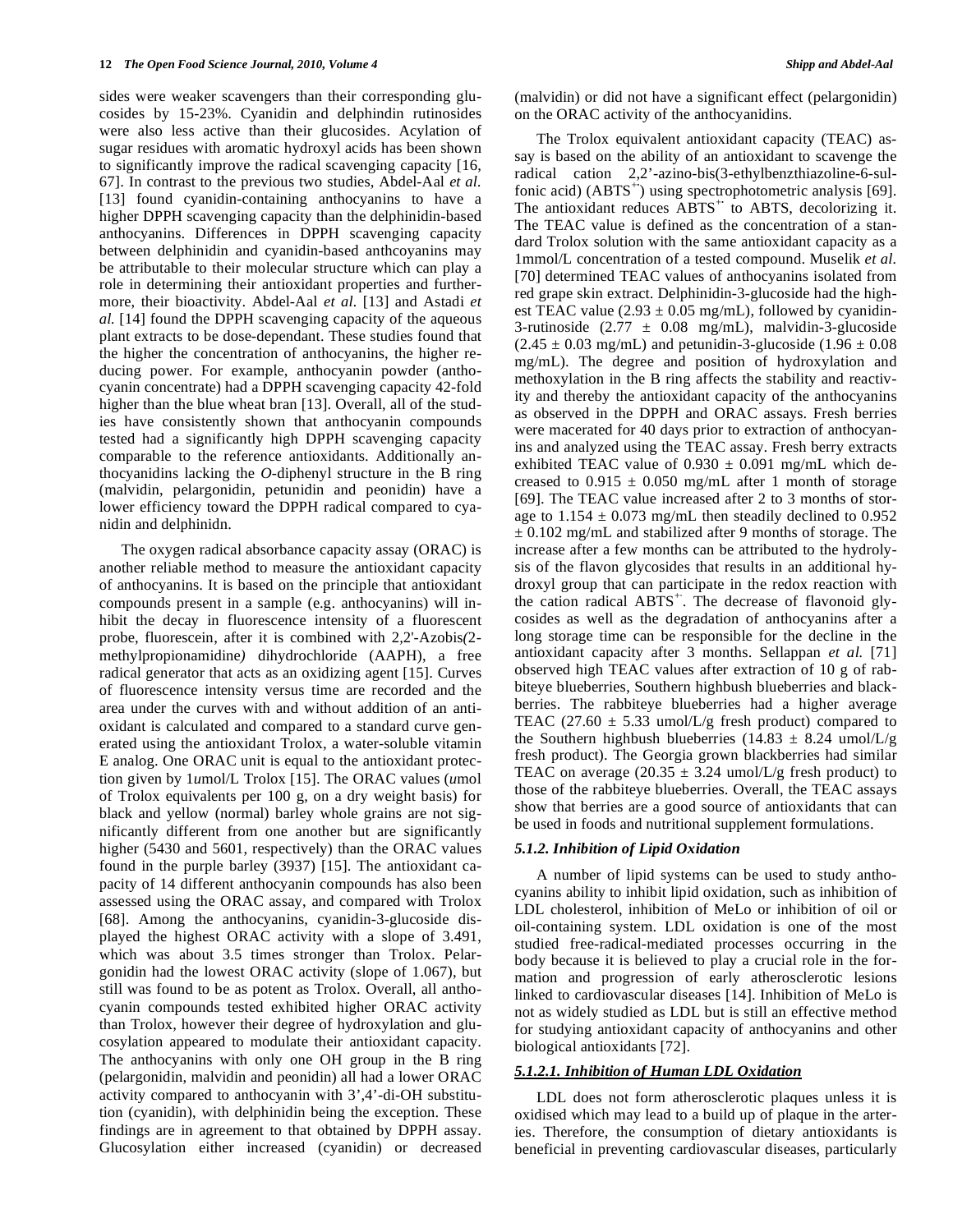atherosclerosis [14]. Numerous studies have studied LDL oxidation *in vitro*, most often using cupric ion to initiate the oxidation process. For example, the antioxidant capacity of numerous anthocyanidins and anthocyanins was investigated based on the prevention of human LDL oxidation *in vitro* [17]. The delphinidin and cyanidin anthocyanidins were found to be the most active inhibitors followed by malvidin, peonidin, pelargonidin and petunidin. Interestingly, monoglucosides showed pro-oxidant activity (e.g. enhanced the formation of hexanal; an indicative lipid decomposition endproduct) at the lowest addition level tested (2.5 *u*mol/L). Petunidin anthocyanin showed a slight pro-oxidant activity at all three tested concentrations (2.5, 10 and 25 *u*mol/L). Overall, the glucosylated forms or anthocyanins were less active than the free forms or anthocyanidins in the prevention of LDL oxidation, except for malvidin 3, 5-diglycoside. In a more recent study by Abdel-Aal and colleagues [13], the concentration of conjugated dienes (CD) formed due to LDL oxidation *in vitro* dropped significantly to varying extents depending upon the type of anthocyanin. Astadi *et al.* [14] found similar results for all three levels of anthocyanin extracts used (20, 40 and 60 ppm). They observed a doseresponse relationship similar to the DPPH assay, with the activity being increased as the concentration of the extract increased, corresponding to a lower formation of thiobarbituric acid reactive substances (TBARS), which promote oxidative stress. The cyanidin-containing anthocyanins possessed a lower inhibition capacity against LDL oxidation compared to the delphinidin-based anthocyanins [13]. The differences in the inhibition capacity between cyanidin and delphinidin could be due to the extra hydroxyl group at the C5-position in the delphinidin structure. The additional hydroxyl group would change the release of hydrogen ions and the hydration constant  $(pK_H)$ , thereby increasing inhibition effects against copper-induced human LDL cholesterol oxidation [13]. This finding further emphasizes the degree to which antioxidant properties of anthocyanins can be influenced by their structure, that is, the site of glucosylation as well as type and degree of acylation with acid residues such as cinnamic and aliphatic acids. The mechanisms by which anthocyanins/anthocyanidins inhibit LDL oxidation *in vitro* remain unclear. It has been speculated that the protecting effects of phenolics and anthocyanins on LDL oxidation may be due to multiple factors such as scavenging of various radical species in the aqueous phase, interaction with peroxy radicals at the LDL surface and terminating chain-reactions of lipid peroxidation by scavenging lipid radicals and regenerating endogenous alpha-tocopherol back to its active antioxidative form [14, 17].

# *5.1.2.2. Inhibition of Methyl linoleate*

The majority of antioxidant tests on flavonoids are performed in heterogeneous hydrophilic systems where oxidation is either initiated by metal ions (e.g. cupric ion) or free radicals (e.g. DPPH) [72]. The oxidation products of MeLo can be determined by RP-HPLC analysis and antioxidant capacity is expressed as the inhibition % of the formation of MeLo-CD hydroperoxides. Kahkonen and colleagues [73] compared the antioxidant capacity of various fruits, vegetables, herbs, cereals and seeds after 72 hr of oxidation. They found that berries having a strong hue such as bilberry, black currants, cowberries, cranberries and crowberries had a

higher antioxidant capacity against the oxidation of MeLo (inhibited over 90%) than those berries with a lighter color such as cloudberries, red raspberries and strawberries (inhibited 83-88%). Modifications to the extraction method were shown to remarkably affect the antioxidant capacity of berries and apples [74]. The raw extracts (contain non phenolic substances such as sugars, organic acids, proteins and pigments) tested were found to be less active than the purified extracts after solid-phase extraction which was used to remove the free sugars which can interfere during antioxidant evaluation. For example, the raw acetone/water extract of raspberry inhibited the formation of MeLo hydroperoxides only by 31%, whereas the purified extract gave an inhibition value as high as 93% [75]. In a latter study by Kahkonen and Heinonen [17] the activity of anthocyanidins against the oxidation of MeLo in a 10% oil-in-water system was studied. After 72 hr a dose-dependant relationship was observed, i.e. antioxidant capacity was higher at the 250 *u*mol/L addition level (49-88%) compared to the 50 *u*mol/L level (38-67%). The ability to inhibit oxidation of MeLo was reported as delphinidin  $>$  malvidin  $>$  cyanidin  $>$  peonidin  $>$ pelargonidin  $>$ petunidin. However, glucosylation altered the activity order, with malvidin being the strongest inhibitor followed by petunidin, cyanidin, delphinidin, pelargonidin and lastly peonidin. The type of the sugar attached also affected the activity of the monoglucosides, with no significant difference between glucoside and galactoside, but arabinoside was significantly less efficient at the 250 *u*mol/L level.

Antioxidant behaviour is more complex when evaluated in emulsion systems than in bulk oil systems because there are more variables to influence lipid oxidation such as the type of emulsifier, pH, and buffer system used [18]. The most common emulsifiers used in the food industry are amphiphilic proteins (e.g. casein, whey, soy or egg), phospholipids (e.g. egg or soy lecithin) and small-molecule surfactants (e.g. Spans, Tweens) [18]. For example, Sanchez-Moreno *et al.* [18] evaluated the antioxidant capacity of the phenolic compounds in 19 different commercial wines in an oil-in-water emulsion system. The oil-in-water emulsion was prepared from stripped corn oil and water and soybean lecithin as an emulsifier. The antioxidant capacity was measured by the effectiveness of the wines to inhibit the formation of CD, and hydroperoxide. The antioxidant capacity correlated positively with the total phenol content of wines, with the antioxidant effect decreasing with increasing concentration of total phenols. For example, the inhibition of hydroperoxide formation at 10 *u*mol/L gallic acid equivalents (GAE) varied from 8.4-40.2% with the red wines, while at 20 *u*mol/L GAE it only varied from 11.9-34.1%. Additionally, the inhibition of hexanal formation at 10 *u*mol/L and 20 *u*mol/L GAE varied from 23.6-64.6% and 33-46.3%, respectively for the red wines. The antioxidant capacity of the wines was attributed to five main groups of phenolic compounds identified by RP-HPLC (benzoic acids, cinnamic acids, anthocyanins, flavan-3-ols and flavonols). The concentration of anthocyanins ranged from 9 to 158 mg/L, averaging 64 mg/L, being about the third most abundant compound in the wines. This finding is consistent with a similar study which evaluated the ability of three different red wine phenolic extracts (100 mg/L) to inhibit the oxidation of corn oil stripped of tocopherols [75]. The wine extracts rich in phenolic acids and flavonols exhibited high inhibitory action,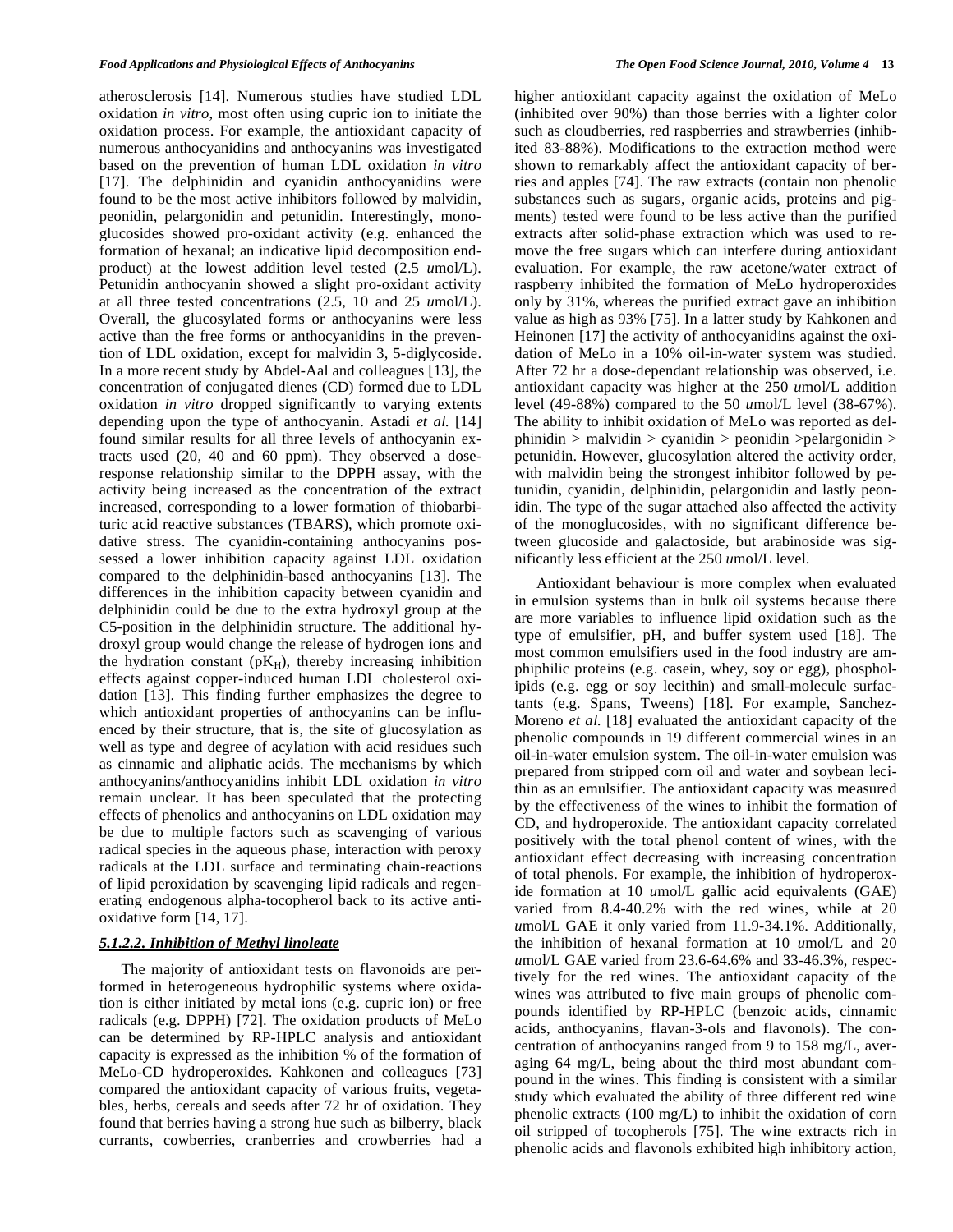even to a greater extent than the control BHA (200 mg/L) a well-known antioxidant. However, the wine extract rich in anthocyanins and flavanols exhibited pro-oxidant activity. The pro-oxidant activity of anthocyanins in lipids has also been observed in anthocyanidins in bulk MeLo [17]. Crude antioxidants from oat and barley malt extracts (3300 *u*g/g) have been reported to provide significantly higher antioxidant protection than the well known antioxidant BHT (approximately 1.8 and 1.2 fold higher than the 70 and 150 *u*g/g BHT, respectively) [76].

Overall, the *in vitro* studies showed that anthocyanins and their anthocyanidins, with some exceptions, are powerful antioxidants against DPPH free radical, human LDL and MeLo or oil oxidation. Their powerful antioxidant activity is comparable and sometimes even higher to well-known antioxidants such as alpha-tocopherol, Trolox, ascorbic acid, BHT, BHA and rutin. The mechanisms by which anthocyanins exert their powerful antioxidant activity remain unclear. However, as mentioned previously there are a multitude of factors which can affect their antioxidant activity. It is also proposed that radical scavenging capacity of flavonoids can be maximized if there is a free hydroxyl group in ring B. This may explain the higher radical scavenging activity of many of the anthocyanidins compared to the glycosides in the DPPH radical scavenging test. Additionally, in lipidcontaining models such as human LDL and MeLo, glucosylation increases the polarity of the compound, thus affecting the access of the antioxidant to the lipid phase. This is supported by results by Kahkonen and Heinonen [17] who reported the diglycosides of cyanidin (3,5-diglucoside and 3 rutinoside) to be less active in LDL than the corresponding 3-glucosides. However, in MeLo, glucosylation either increased (petunidin and pelargonidin), remained unchanged (malvidin and cyanidin) or decreased (delphinidin and peonidin) their activity [17].

#### *5.1.3. Antioxidant Activity In Vivo*

Only limited data is available on the antioxidant activity in humans. However the studies do show that following consumption of anthocyanins, serum antioxidant status is significantly increased after 4 to 24 hr post-consumption [77- 79]. Youdim *et al.* [79] observed that blueberry polyphenolics significantly reduce red blood cells that are susceptible to reactive oxygen species (ROS) formation both *in vitro* and *in vivo*. *In vitro* incubation of 0.5 mg/mL of blueberry polyphenolic extract significantly enhanced red blood cell resistance to  $H_2O_2$  (100 umol/L) induced ROS production. This effect was also observed *in vivo* after 6 and 24 hr post consumption of 100 mg/mL of blueberries. The rat's red blood cells was significantly protected against  $H_2O_2$  induced ROS production (p<0.001). Mazza *et al.* [78] observed a direct correlation of the appearance of total anthocyanins in the serum after participants consumed 100 g of blueberry supplement  $(1.2 \text{ g of anthocyanins})$  with an increase in serum antioxidant capacity  $(p<0.01)$  as measured by the ORAC assay. Antioxidant capacity in human serum has also been measured using various methods following consumption of strawberries (240 g), spinach (294 g), red wine (300 mL) or vitamin C (1250 mg) in eight elderly women [77]. Total antioxidant capacity of serum increased significantly by 7-25% during 4 hr period after consumption of red wine, strawberries, vitamin C or spinach. The total antioxidant

capacity of urine determined by ORAC also increased  $(p<0.05)$  for all the treatments except red wine, with the largest increase for vitamin C (44.9%). The observed antioxidant protective effects against ROS and their increase in human serum indicate that the potent antioxidant activity of anthocyanins is not limited to *in vitro* studies, but is also observed *in vivo* suggesting that dietary consumption of anthocyanins is beneficial to human health.

## **5.2. Ocular Effects**

The beneficial health effect that anthocyanins have on vision was one of the first reported health properties [8]. The idea that bilberry can be used to enhance night vision arose from reports of the British Royal Air Force aviators eating bilberry jam to improve their night vision during World War II [80]. The majority of the data on the effect of anthocyanins on vision were conducted under rigorous experimental conditions, including randomized, double-blind, placebocontrolled and cross-over trials. Jang *et al.* [9] determined the ability of bilberry extract to modulate adverse effects of A2E on retinal pigment epithelial cells *in vitro*. A2E is an auto-fluorescence pigment that accumulates in retinal pigment epithelial cells with age and can mediate a detergentlike perturbation of cell membranes and light-induced damage to the cell. This is significant since it is generally accepted that age-related macular degeneration begins with the death of retinal pigment epithelial cells, the degeneration of photoreceptor cells followed soon after by the loss of vision [9]. The results showed that the bilberry extracts were able to suppress the photooxidation of pyridinium disretinoid A2E by quenching singlet oxygen. Additionally, cells that had taken up anthocyanins also exhibited a resistance to the membrane permeabilisation that occurs because of the detergent-like action of A2E. It is important to take a step further and test the validity of these results with *in vivo* studies, particularly aimed at evaluating anthocyanin uptake into ocular tissues.

The role of anthocyanins on vision has also been demonstrated in a few animal studies. In a recent study by Kalt *et al.* [10] using a pig model, the distribution of anthocyanins in tissues such as the liver, eye and brain tissue was investigated. The results suggest that anthocyanins can accumulate in tissues, even beyond the blood-brain barrier. The highest amount of anthocyanins was found in the eye tissue with maximum concentration of 700 pg of anthocyanins/g of fresh weight. In another animal study, Matsumoto *et al.* [12] investigated the ocular absorption, distribution and elimination of blackcurrant anthocyanins in rats after oral and intraperitoneal administration and in rabbits after intravenous administration. This was the first published report to demonstrate that blackcurrant anthocyanins are absorbed and distributed in ocular tissues as intact forms and pass through the blood-aqueous barriers and blood-retinal barriers in both rats and rabbits.

In a double-blind, placebo-controlled, cross-over study, Muth *et al.* [80] tested the ability of bilberry anthocyanins to exert a positive role on night vision using young males with good vision. After three weeks of either receiving 160 mg of bilberry extract (25% anthocyanins) or placebo, the groups switched diets, and were subsquently tested on their night visual acuity and night contrast sensitivity. The data showed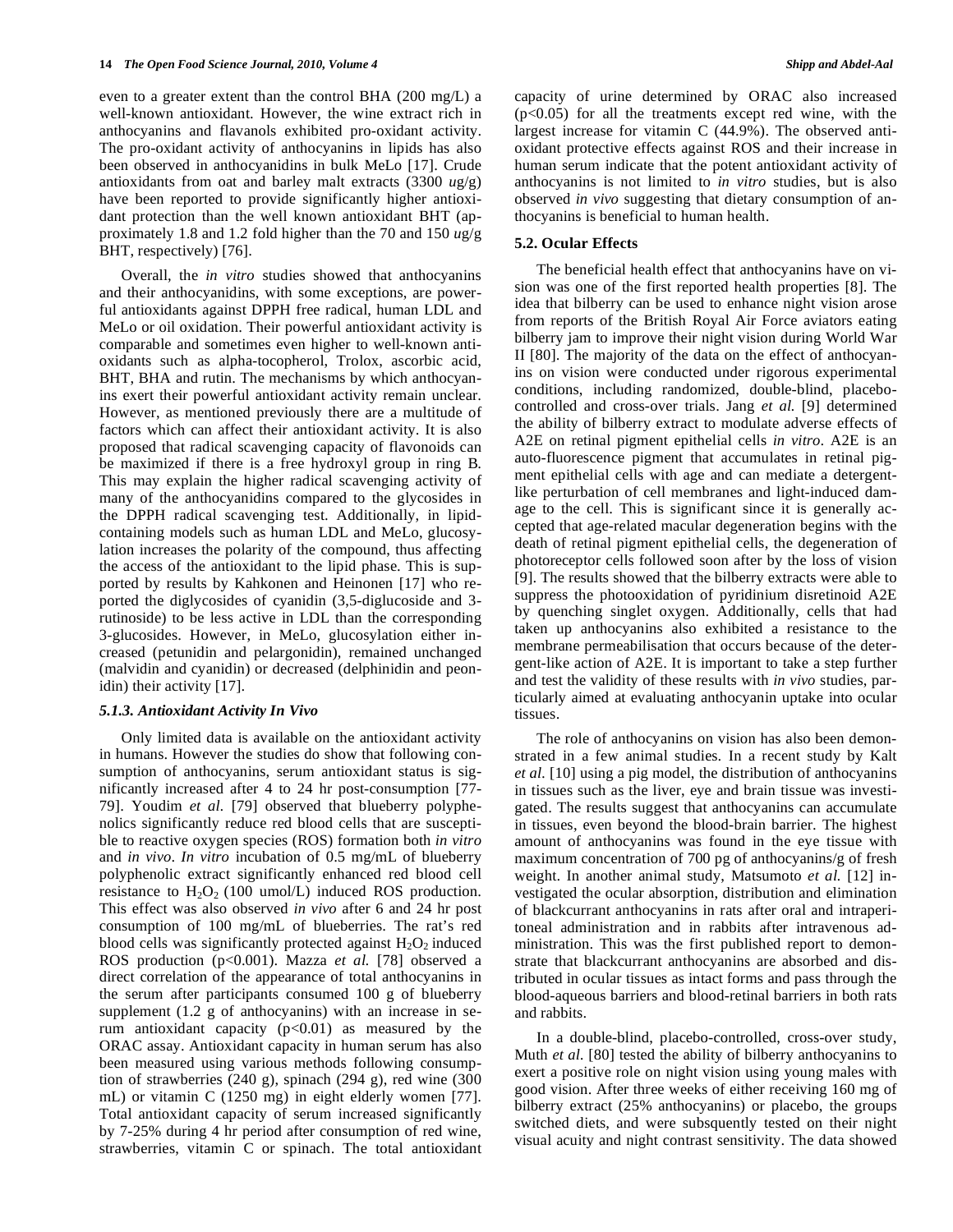no significant difference in night visual acuity (p>0.15) and night contrast sensitivity  $(p>0.35)$  during active and placebo treatments. Therefore, the study failed to show any effect of bilberry on night visual acuity or night contrast sensitivity. Similarly, Levy and Glovinsky [81] also did not find any significant positive effects during the first 24 hr in subjects who received either an oral dose of 12, 24 or 36 mg anthocyanins (containing 12 mg anthocyanins as blueberry in addition to 2 mg beta-carotene). In a recent randomized double-blind placebo-controlled study, Lee *et al.* [11] investigated the effect of purified high-dose anthocyanin oligomer administration on nocturnal visual function and clinical systems in low to moderate myopia subjects. There was a significant improvement in the anthocyanin group (73.3% improved symptoms) compared to the placebo group  $(p<0.0001)$ . In addition, the anthocyanin group showed improved contrast sensitivity levels compared to the placebo group ( $p<0.05$ ). The differences in the results between the studies could be due to the differences in the dose of anthocyanins given. Both Muth *et al.* [80] and Levy and Glovinsky [81] only used a tablet which contained about 25% anthocyanins, whereas, Lee *et al.* [11] used a purified highdose of anthocyanin oligomer (85%) which is significantly higher. Therefore, the observed improved effects on night vision are likely due to the increased bioavailability of the anthocyanin oligomer.

Anthocyanins from blackcurrant have also been examined for their effects on night vision and asthenopia (eye strain). In contrast to bilberry that contains 15 anthocyanins, blackcurrants only contain 4 anthocyanins: delphinidin-3 glucoside; delphinidin-3-rutinoside; cyanidin-3-glucoside and cyanidin-3-rutinoside. Nakaishi *et al.* [82] report that an oral intake of 12.5, 20 or 50 mg of blackcurrant anthocyanins was significant to decrease the dark adaptation threshold in a dose-dependant manner. This finding strongly suggests that blackcurrant anthocyanins are absorbed and display physiological activities. Overall, the reports on the effects of anthocyanins on vision are conflicting. The discussed *in vitro*, animal and human studies demonstrate that oral intake of anthocyanins or anthocyanin-rich extracts may have potential as a drug for treating opthalmological diseases such as myopia and glaucoma. However, more extensive research using animal and human intervention trials is necessary to further support and validate the data to support the described ocular health benefits.

#### **5.3. Anti-Obesity and Anti-Diabetic Properties**

It is suggested that a diet low in fat and high in fruits and vegetables, especially rich in polyphenols may reduce the risk of obesity and type-2 diabetes, a condition associated with insulin resistance. Insulin resistance is a disorder in which insulin inadequately stimulates glucose transport in skeletal muscle and fat and inadequately suppresses hepatic glucose production [8]. It is still unclear which mechanisms prevent sufficient amounts of insulin to be secreted from the beta cells of the pancreas. Oral hyoglycemic agents, which directly stimulate insulin release from beta cells such as sulfonylurea-based drugs, are currently being used to overcome insulin resistance and help normalize blood glucose levels. However, like most drugs they have disadvantages such as weight gain and lack of ability to control normal blood glucose levels [8]. It is much safer and affordable to regulate

blood glucose levels or elevate insulin production by consuming a diet rich in fruits and vegetables.

## *5.3.1. Lipid Lowering and Oxidative Stress Properties*

Increased level of triglyceride (hypertriglyceridemia) is a major component of the insulin resistance syndrome [8]. Several studies have associated a diet high in fat with the development of type-2-diabetes and to induce hyperglycemia, hyperinsulinemia and hyperlipidemia. Recently, DeFuria *et al.* [25] demonstrated that blueberries can protect against whole-body insulin resistance by inhibiting the early inflammatory events in adipose tissue and can also improve glycemia in an animal model. All of the insulin-resistance related symptoms (up-regulation of inflammatory genes and increased oxidative stress) that were seen in the mice fed a high fat diet were nonexistent in the mice fed supplemented blueberry powder diet (31.44 g/kg dry weight of anthocyanins). This shift may be due to the ability of blueberry anthocyanins to alter mitogen-activated protein kinase and nuclear factor kappa light chain enhancer of activated B cells (NF- $K$ B) stress signalling pathways, which regulate cell fate and inflammatory genes. Furthermore, a decrease in hyperglycemia was found in rats fed blueberry powder coincident with reductions in adipocyte death. Similarly, Tsuda *et al.* [83] found that anthocyanins (cyanidin-3-glucoside) from purple corn (2 g/kg diet) significantly suppressed the development of obesity and decreased hyperglycemia induced by a high fat diet in mice. Guo *et al.* [26] also demonstrated that anthocyanin-rich extract from black rice is able to eliminate the glucose intolerance and hyperlipidemia initiated by 4 weeks of a high-fructose diet fed to rats. Rats fed diets supplemented with the black rice (5 g/kg of diet) exhibited lower oxidative stress than the fructose-fed controls, indicated by there lower concentrations of plasma TBARS and blood oxidized glutathione. Postprandial hyperglycemic events in diabetic patients are closely associated with increased oxidative stress and is one of the most important factors in the onset and progression of vascular complications in both type-1 and type-2 diabetes mellitus [28]. In a short-term human dietary supplementation study with red orange complex (anthocyanins, flavanones and hydroxycinnamic acids), significant improvement of thiol groups on proteins (an indirect measurement of glutathuione effect in serum) was observed [84]. Additionally, a marked decrease in serum free radical levels was demonstrated in patients with high blood oxidative stress status. Similar beneficial oxidative effects were also demonstrated in a clinical study by Rosenblat *et al.* [27] following consumption of 50 mL of pomegranate juice for 3 months. Diabetic patients who consumed pomegranate juice (384 mg/L anthocyanins) exhibited anti-oxidative effects such as a significant reduction in their serum lipid peroxides and TBARS by 56% and 28%, respectively, and the oxidative state of their monocytes/ macrophage levels. These effects were attributed specifically to anthocyanins as demonstrated in an *in vitro* study by Gil and colleagues [40].

## *5.3.2. Insulin Secretion*

The function of insulin is to maintain normal blood glucose levels by either suppression of glucose output from the liver or by the stimulation of glucose uptake and its metabolism [29]. Insufficient release of insulin or loss of insulin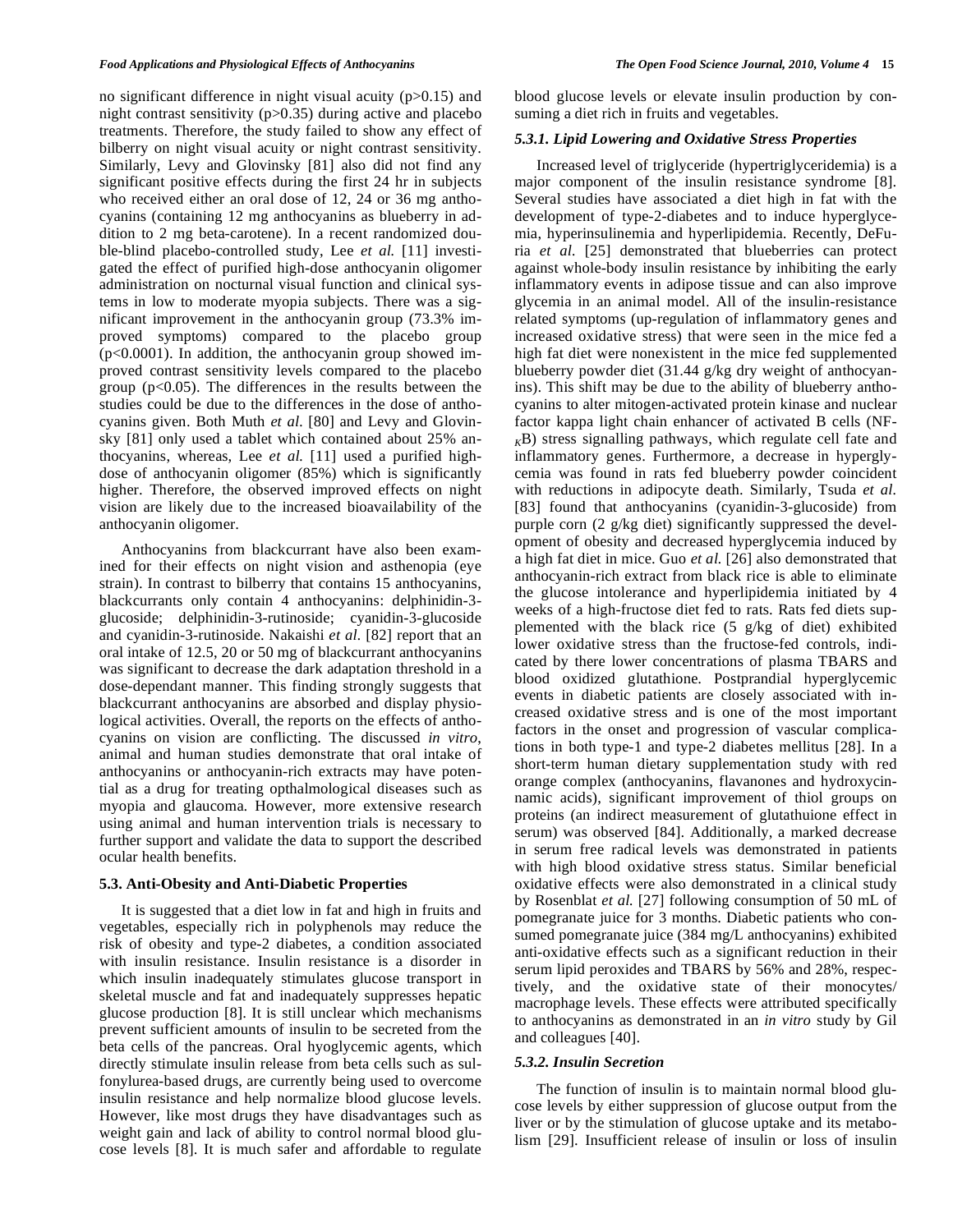uptake at the tissues results in elevated glucose levels in the blood which is associated with diabetes. It is well known that dietary antioxidants including anthocyanins, protect pancreatic beta cells from glucose-induced oxidative stress [85]. Jayaprakasam *et al.* [29] investigated the glucose-induced insulin release from pancreatic beta-cells by anthocyanins and anthocyanidins *in vitro*, particularly the cyanidin, delphinidin and pelargonidn glycosides since they are the primary bioactive components of *Cornus* fruits (European and Asiatic Cornelian cherry). The results suggest that both anthocyanins and anthocyanidins are insulin secretagogues (enhance secretion). The most potent was delphinidin-3 glucoside which significantly induced the insulin secretion at 4 and 10 mmol/L glucose concentrations as compared to the untreated cells. Cyanidin-3-glucoside, however, was more active at lower concentrations, whereas pelargonidin-3 galactoside was the lowest insulin secretor. These results indicate that the number of hydroxyl groups in ring B of anthocyanins play an important role in their ability to secrete insulin. Zhang *et al.* [31] also reported that several compounds present in grape skin or whole grapes are capable of enhancing insulin secretion as well as selectively inhibiting cyclooxygenase-2 enzyme. Previous studies have shown that the inducible cyclooxygenase-2 enzyme is associated with inflammatory conditions [86]. Thus, grape skins, a waste product of the wine, may yield beneficial health effects as food additives.

A few *in vitro* and animal studies also investigated the role of anthocaynins in non-insulin-dependant diabetes mellitus. The retardation of alpha-glucosidase (AGH), a membrane-bound enzyme which catalyzes the cleavage of glucose from disaccharides, may be one of the most effective approaches to controlling non-insulin-dependant diabetes mellitus. An *in vitro* study by Matsui *et al.* [87], demonstrated that anthocyanin-containing plant extracts from *Clitoria ternatea* flowers and *Ipomoea batatas* purple sweet potato effectively inhibited AGH activity, suppressing the increase in postprandial glucose level. Following this study, Matsui *et al.* [30] demonstrated in rats, that the anthocyanin extract, caffeoylsophorose (diacylated anthocyanin) from purple sweet potato is an effective AGH inhibitor as well as a potent antioxidant. These findings indicate a substantial benefit to diabetes patients which would be obtained by developing and consumption of a functional food containing anthocyanin extracts.

## *5.3.3. Vasoprotective Effects*

Different vasodilator agonists reduce endotheliumdependant vasorelaxation in several pathological conditions including diabetes [8]. One of the primary mechanisms accounting for the dysfunction of the endothelium is a decreased release of nitric oxide (NO). Extracts from red wines, other grape produce and various plants containing anthocyanins can induce endothelium-dependent vasorelaxation, *via* NO release or enhanced biological activity of NO. For example, red wine polyphenolic compounds have been shown to enhance the synthesis of NO resulting in induced endothelium-dependent relaxation in rat aorta [32]. Vasorelaxtion by grape products has been shown to be mediated by the NO-cGMP (guanosine 3',5'-cyclic monophosphate) pathway [88]. Blackcurrant concentrate has also been shown to induce endothelium-dependant vasorelaxation on smooth muscle in rat thoracic aorta [34]. The study demonstrated that blackcurrant concentrate (10-20 *u*g/mL containing 10.83% anthocyanins) dose-dependently relaxed the norephinephrin-preconctracted aorta, but vasorelaxation was abolished by the NO scavenger oxyhemoglobin. The vasorelaxation induced by blackcurrant concentrate could be caused *via* the histamine  $H_1$ -receptors on the endothelium, however, the identification of the exact anthocyanins having this vasorelaxation activity was not identified in these studies. These findings have been shown in other *in vitro* studies. Cyanidin-3-glucoside has been shown to exert a protective effect against peroxynitrite-induced endothelial dysfunction and vascular failure acting as an efficient scavenger of peroxynitrite, a pro-oxidant agent that is formed by the reaction of NO with superoxide anion  $(O_{2-})$  [89]. Various other *in vitro* studies have also shown cyanidin's activity in the regulation of enzymes involved in NO activity. Inducible nitric oxide synthase expression was observed by Matheus *et al.* [33] in the palm *Euterpe oleracea* and by Wallerath *et al.*  [90] from blackberry extract tested in J774 cells. Therefore, anthocyanins are able to exert vasoprotective effects as shown in the investigated *in vitro* studies. These effects seem attributable to the increased release of NO and histamine receptors particularly by cyanidin-3-glucoside. Further research is needed to validate these findings by testing the vasoprotective effects *in vivo*. Overall, studies suggest that anthocyanins, as a functional food component, can aid in the prevention of obesity and diabetes.

#### **5.4. Anticarcinogenic Effects**

Hundreds of compounds, including drugs and naturally occurring components have been identified as potential chemopreventive agents. Of those, only the compounds capable of inducing differentiation or apoptosis of cancer cells are the primary cancer chemopreventitive and/or chemotherapeutic agents [20]. Little is known regarding antioxidants and their potential as chemopreventive agents. *In vitro* tests have suggested that the anticancer activity may be due to anthocyanin's anti-proliferative, pro-oxidant and apoptotic effects as well as their capability to regulate gene expression [21]. Liu *et al.* [91] demonstrated that the proliferation of human hepatocellular liver carcinoma is inhibited in a dosedependant manner by raspberries. However, the individual compounds responsible for inhibition of the tumour cells were not identified. In a latter study by Liu *et al.* [24], they investigated the role of black raspberry extracts as an angiogenesis-inhibiting agent. By blocking the development of new blood vessels, it is possible to cut off the tumour's supply of oxygen and nutrients, and therefore its growth and spread to other parts of the body. The black raspberry extract (0.075% w/v) successfully inhibited angiogenic initiation, preventing the angiogenic switch from resting to proliferating the endothelium. It was also found to be a potent inhibitor to new vessel growth once an angiogenic intiation had taken place. However, gallic acid was the only active component identified. Further *in vitro* studies are needed to investigate the active anthocaynin components of this fruit. Fimognari *et al.* [20] identified cyanidin-3-glucoside as an anthocyanin compound capable of inducing apoptosis and cytodifferentiation in different leukemic cell lines. Additionally, treatment with cyanidin-3-glucoside was found to revert human melanoma cells from the proliferating to the differen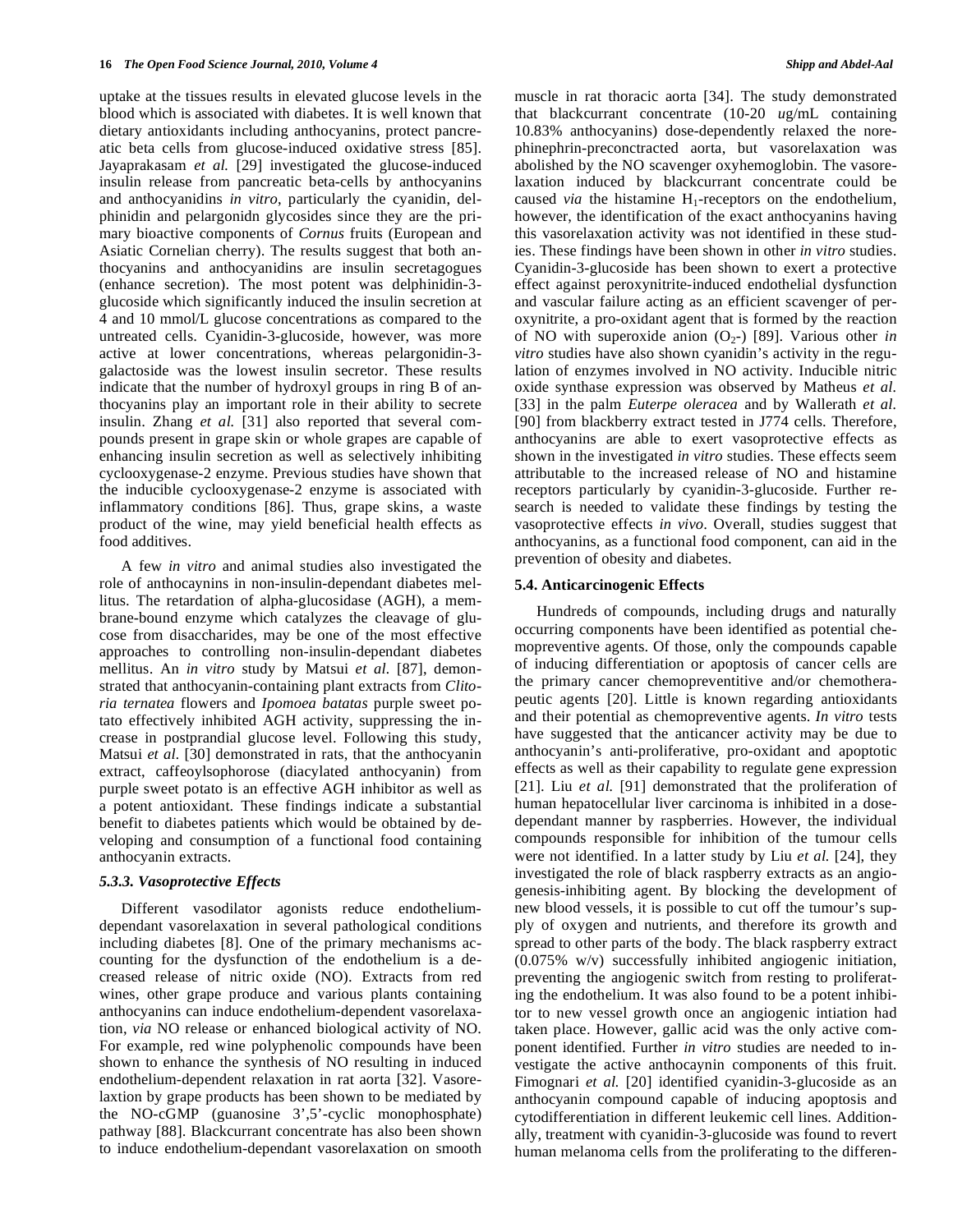tiated state [92]. However, the effect of cyanidin-3-glucoside needs to be investigated in clinical settings to determine how the compound should be administered to maintain a steady state of the compound in the body and the dose necessary for it to act as a potential cancer chemopreventive agent.

Compared to the numerous data from *in vitro* studies, there are only limited published reports on animal and human studies. In an animal study, Hagiwara *et al.* [22] investigated the potential of purple corn to modify colorectal carcinogenesis in male rats supplemented for 36 weeks. These rats receiving the supplemented purple corn (21.5% anthocyanins, contributing to 5% of their diet), significantly reduced the incidence  $(p<0.01)$  and multiplicity of colorectal adenomas and carcinomas induced by 1,2-dimethylhydrazine (DMH) and 2-amino-1-methyl-6-phenylimidazo (4,5-beta) pyridine (PhIP). In a comparative investigation by Kang *et al.* [23], the mice received either a mixture of anthocyanins at 800 mg/L or pure cyanidin at 200 mg/L with drinking water or tart cherries added to the diet (200 g/kg diet). The amount of anthocyanins and cherries that the mice consumed equals approximately 2.4 and 0.6 mg anthocyanins/animal/day or 600 mg of tart cherries/animal/day, respectively. The animals which received the supplemented diet had significantly reduced caecal adenomas compared to the animals on the control diet or those that received the nonsteroidal anti-inflammatory drug sulindac [23]. Studies have also investigated the cancer preventative properties of chokeberry, bilberry, grapes and black raspberries [93]. Animals which received anthocyanin-rich extracts of chokeberry, bilberry or grape at 4 g/kg diet (approx 35 mg/animal/ day) for one week before the carcinogen (azoxymethaneinduced colonic aberrant crypt foci) had significantly reduced number of aberrant crypt foci compared to the control rats. The reduction was also accompanied with inhibition of cyclooxygenase-2-gene expression in malignant tissue. Similarly, rats who consumed approximately 0.38, 0.75 or 1.5 g black raspberries/animal/day decreased the multiplicity of azoxymethane-induced aberrant crypt foci by 21-36% and adenocarcinomas by 28-80% [94]. Anthocyanins have also been shown to prevent skin cancer in rodents. Topical application of anthocyanin-containing pomegranate extract elicited a delay in onset and decrease in incidence and burden of skin tumours [95].

The epidemiological data is not abundant, but there are reports suggesting cancer preventative properties of anthocyanin-containing fruits and vegetables. In an earlier elderly cohort study, those who consumed strawberries less than once/week had an odds ratio of 0.3 for developing cancer at any site compared to subjects who did not consume high berry consumption [19]. Other epidemiological studies have linked colored fruits and vegetables to a lower incidence of human breast cancer [96] and colorectal polyp recurrence [97]. Despite the data suggesting that anthocyanin containing fruits and vegetables can help reduce and delay the onset of different types of cancers (liver, leukemia, colorectal, skin and breast cancer), further studies are necessary to demonstrate the effectiveness of their clinical development in order to be used in chemopreventive interventions. Studies should focus on both the specific anthocyanidin(s) and/or anthocyanin(s) worthy of development as well as on the tissue types that might be particularly susceptible to cancer prevention by anthocyanins.

### **5.5. Other Physiological Effects**

Anthocyanins have also been shown to prevent the risk of cardiovascular disease and coronary heart disease by moderate consumption of red wine [98-100]. Approximately 2 glasses of red wine per day (>22 g/day) has been associated with a 27-39% reduced risk for both cardiovascular disease and coronary heart disease [100]. Anthocyanins have also been shown to have protective effects on gastric damage, which is closely related to their ability to prevent or ameliorate the inflammatory process [101]. Black chokeberry red pigment supplementation of 30-300 mg/kg of body weight to rats have shown a significant protective effect on gastric mucosa in a dose-dependant manner. Administration of 30 mg/kg of body weight could effectively suppress ethanolinduced gastric mucosal damage by ~50% [101]. They also found to play a role in the treatment of various blood circulation disorders resulting from capillary fragility [68], inhibition of platelet aggregation [102] and radiation-protective agents [103].

#### **6. FOOD APPLICATIONS**

Consumers predetermine their expectation of flavor and taste by the color of the food product. The food industry has used colorants for centuries to enhance or restore original appearance of foods or to ensure uniformity as indicator of food quality [7]. Therefore, color is a major issue for the food industry and the manufacturer will try its best to retain the natural appearance of the raw material. However, during processing and storage, food color may be altered through the action of light, temperature, oxygen, metal ions and endogenous enzymes as previously described in the structure of anthocyanin. In addition, the color of fruits and vegetables will vary during seasons depending on their intra- and interspecific variables and soil conditions at the site of cultivation and post-harvest treatments [35]. Currently, more consumers are health-conscience and becoming increasingly more concerned about what they are eating and as a result, synthetic pigments are becoming increasingly rejected by the consumer. The acceptance of natural or nature-derived alternatives such as anthocyanin components is promoted due to their increasing health benefits. Extensive research on the health benefits of anthocyanins has drawn attention to their use in functional foods and as a natural food colorant. For example, purple corn has been used as a food colorant since 1977 [6] and red rice is used as a functional food in China and is commonly used as a food colorant in bread, ice cream and liquor [104].

#### **6.1. Anthocyanins as Food Colorants**

A good hygienic status and high color stability and purity along with a faint flavor and taste are the attractive characteristics of a promising food color source. Additional criteria such as good availability, a low price and high yield crops whose pigments possess an acceptable tinctorial strength are also valued [35]. A major drawback of anthocyanins as food colorants is their decrease in tinctorial strength in low acid media. However, research in the development of anthocyanin containing food colorants has identified glucosylation and acylation to greatly improve the stability of the anthocyanin to pH changes, heat treatment and light exposure [35].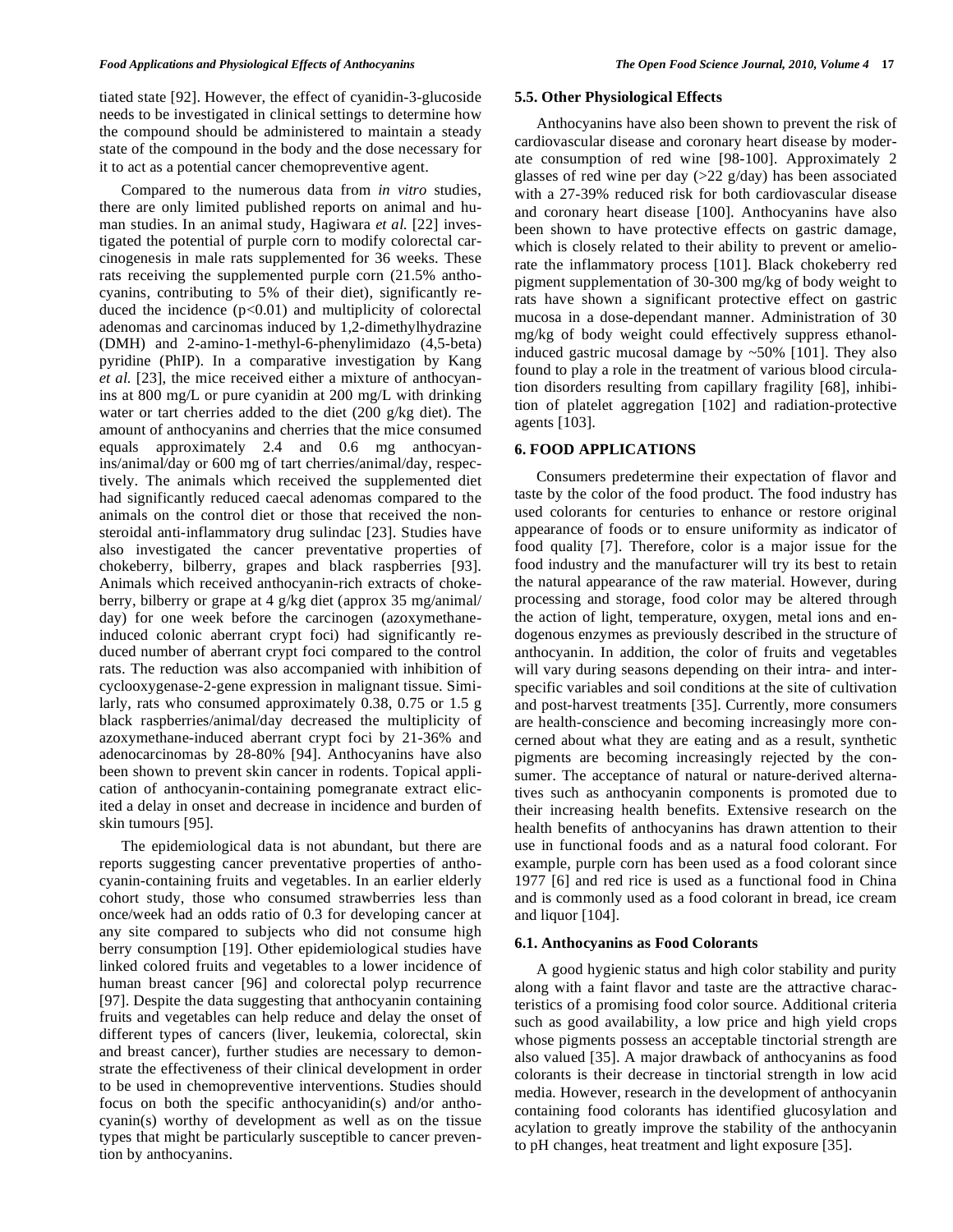Vegetable sources such as radish, purple sweet potato, black carrot, red-fleshed potato or red cabbage have been shown to provide a higher percentage of acylated anthocyanins than fruits which reflect a higher tinctorial strength of the respective extracts at food pH [35]. Of these, radishes and red potatoes in particular have the potential to be used as an alternative for Federal Food Drug and Cosmetic Red No. 40 (Allura red). For example, color measurements showed that acylated pelargonidin derivatives extracted from red radishes imparted a red color to maraschino cherries close to that of Allura red at pH 3.5. Conversely, when anthocyanins are 5 glucosylated such as in red cabbage, they tend to lose their color more easily, which is characterized by their hydration constants, with higher values corresponding to higher coloring efficiencies at a given pH [105]. The color dilution assay developed by Hofmann [107] is an efficient way of ranking the tinctorial power of isolated pigments in wine, fruit and vegetable extracts. Horticulturalists should focus on breeding for pigment quality of crops using this color efficiency test in addition to breeding for maximum yields. For example, black carrot has been shown to be a good anthocaynin source not only for its good taste and color, but also because of its high ratio of monoacylated structures increasing color retention at food pH as well as small amounts of non-anthocyanic phenolics which are known to oxidize easily [105]. Red wine has been shown to be an exceptional source for food coloring. Its co-pigments are reduced to form stable complexes during fermentation and generated intermediate products further react to yield color stable anthocyanin derivatives [106]. Red rice is commonly used as a food colorant in China [104]. Red rice is approved by the Chinese Ministry of Health as a modern food additive to increase the color and delicacy of meat, fish and soybean products as part of the Chinese diet [108]. Successful food applications have also been reported for red cabbage and radish extracts, made only possible after the development of suitable procedures to remove or drastically reduce the concentration of aroma and flavour compounds [7]. Other applications of anthocyanin extracts include coloration of acid fruit preparations, jams and preserves. However, the use of extracts in these applications is highly dependable on the nature and quality of the fruit (fresh, frozen or sulphited) and whether proteins are present. For example, extracts containing other phenolics or oliogomeric pigments above a certain level cannot be used to color jellies as they form precipitates with gelatine [109]. In confectionary sugar, grape extract (0.4% w/w) produces a clear ruby red color in boiled sweets, which can be adjusted with colorants from other fruit sources. Giusti and Wrolstad [7] investigated the viability of acylated anthocyanins from red radish, red cabbage, black carrot and grape skin extract to color dairy products such as yogurt and sour cream having pH levels around 4.2-4.5. They discovered that radish and carrot alone or in combination could provide a desirable red hue for dairy applications at concentrations as low as 5 mg monomeric anthocyanin/100 g sample. Since the shelf-life of these tested dairy products are only a few weeks under refrigeration, the stability of anthocyanin extracts would not be affected making them viable alternatives. With increasing pH value, discoloration occurs, but if the product being colored contains components capable of acting as co-pigments, color may be retained and also light-stabilised to a certain extent [109]. Therefore, the use of acylated anthocyanins

with improved color and stability to heat, light and  $pH$  could hold a promise for incorporating anthocyanins as natural food colors. It is predicated that in the future, the production and adding of anthocyanins as natural food colorants will steadily increase, following the current trend away from synthetic colors [41].

Regulatory policies concerning the use of anthocyaninbased colorants differ considerably from country to country. Many countries limit the approval of colorant usage to defined food products, and do not permit their use in such commodities as milk and fruit juice. The European Union, Australia, Canada, Cyprus, Finland, Japan, New Zealand, Norway, South Africa, Sweden, Switzerland, and the USA restrict anthocyanin usage to defined food products [110]. Countries that do have general approval for food use of anthocyanin colorants are Chile, Columbia, Iran, Israel, South Korea, Malta, Peru, Saudi Arabia and the United Arab Emirates. In the European Union, all anthocyanin-derived colorants are recognized as natural colorants under classification E 13. In the U.S., 4 of the 26 colorants that are exempt from certification and approved for food use are anthocyaninderived: grape skin extract, grape color extract, fruit juice, and vegetable juice [110]. In addition to grapes, the more common fruit and vegetable sources include red cabbage, blackcurrants, radishes, elderberries, chokeberries, blackberries, black raspberries, and black currants. Blue wheat could also be a promising source for the production of anthocyanin-based colorants [13].

#### **6.2. Anthocyanins as Functional Food Ingredients**

Anthocyanins are accumulated mostly in flowers and fruits, but are also present in leaves, stems, storage organs and grains [41]. Various berries and black currants are the richest sources of anthocyanins, although eggplant and purple and blue pigmented grains also contain high amounts of anthocyanins. The widespread occurrence of anthocyanins in fruits, vegetables and red wines results in a high ingestion by humans. Depending on the country and nutritional habits of the individuals, the daily intake of anthocyanins has been estimated to range from several milligrams to hundreds of milligrams per person [41]. Intake of anthocyanins is steadily increasing because extracts and juices from fruits and vegetables with high anthocyanin contents are becoming much more commercially available nowadays, and health benefits of anthocyanins have become well evident.

Anthocyanin applications in food systems are preferably used in acidic food to assure a predominance of the flavylium cation. For example, blue wheat anthocyanins, either in whole meal or isolated form are most thermally stable at pH 1, and their degradation is insignificantly lower at pH 2 as compared to pH 5 [42]. This could explain the main use of anthocyanin extracts such as grape pigments in beverages and soft drinks approximately 3 kg of a 1% anthocyanin extract added to 1000 L of beverage can impart a deep red color [109]. Grape extracts have also been shown to be resistant to sulphur dioxide  $(SO<sub>2</sub>)$  bleaching [109]. Addition of  $SO<sub>2</sub>$  is widely used as a preservative in beverages which may cause anthocyanin color to be bleached initially, but then partially restored as  $SO_2$  becomes oxidised [109]. It has also been demonstrated that the addition of  $SO_2$  during heating of blue wheat increased stabilization of the antho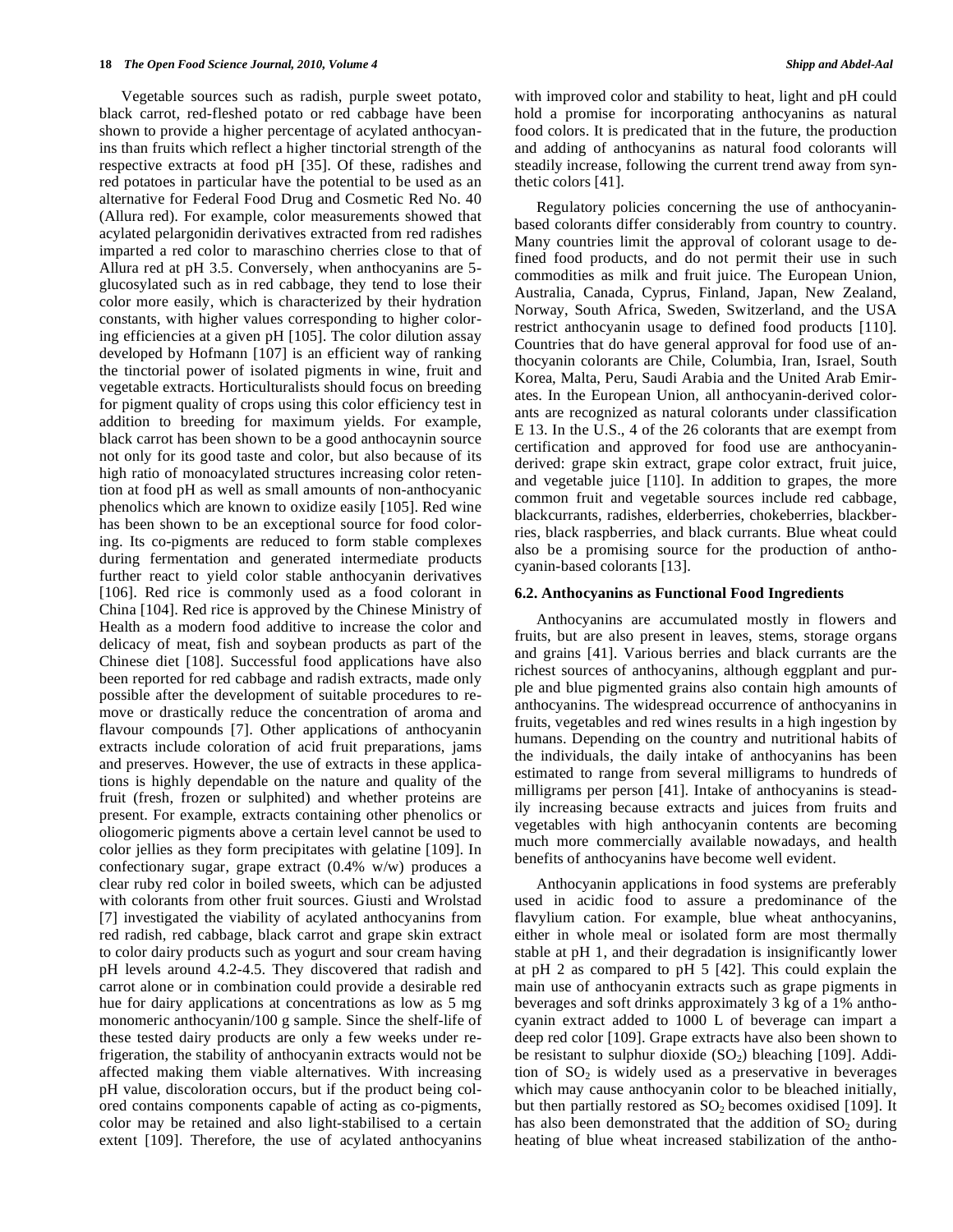cyanin pigments compared to the control sample or heating without  $SO<sub>2</sub>$  [42].

Currently, most of the colored corn is used for ornamentation due to its colorful appearance with only a small amount being utilized in the production of blue and pink colored tortillas. Purple wheat is crushed into large pieces, which are spread over the exterior of multigrain bread [111]. Additionally, Abdel-Aal *et al.* [44] reported that colored corn grains such as blue, pink and purple have relatively high amounts of anthocyanins, especially purple corn (1277 *u*g/g) holding a promise for the development of functional foods and/or natural colorants. Similar to other bioactive compounds, the environment in which they are grown was determined to have a significant influence on their anthocyanin concentration and composition. Therefore, during crop production efforts should be made to ensure maximum anthocyanin content for both fruits and cereals. Special sorghum such as black sorghum has also been shown to contain significant levels of anthocyanins and other phenols concentrated in their brans [112]. Black sorghum is reported to have significantly more anthocyanin pigments than other sorghums. Black sorghum bran fraction was found to contain approximately 4.0-9.8 mg/g of anthocyanins mainly 3 deoxyanthocyanidins such as luteolinidin and apigeninidin which is relatively high compared to pigmented fruits and vegetables (0.2-10 mg/g) on a fresh weight basis [112]. Therefore, black sorghum has a good potential as a functional food product. Red rice is also used as a functional food in China to treat abdominal pain and aid in control of cardiovascular disease [104].

### **6.3. Anthocyanins as Dietary Supplements**

Anthocyanins-rich food extracts have been incorporated and developed into a dietary food supplement. For example, anthocyanin extracts from purple corn have been incorporated as an antioxidant dietary supplement with claims to promote healthier, younger looking, more radiant beautiful skin [113]. Anthocyanins are also being sold as supplement called Medox which incorporates a concentrated amount of cyanidin-3 glucoside and delphinidin-3-glucoside extracted from Norweigan bilberries (*Vaccinium myrtillus*) and black currants (*Ribes nigrum*) [114]. Red rice is also being fermented and sold as a dietary supplement and marketed as Cholestin to help reduce cholesterol levels [115]. Additionally, blue wheat bran can be furthered processed to produce anthocyanin-rich blue wheat powder as a dietary supplement [13].

Overall, anthocyanins are gradually being incorporated into the food and beverage products as a food colorant, as a functional food or a dietary supplement. Increased development of anthocyanins with enhanced stability and prolonged shelf life will increase food applications and overall consumption and thereby increase its positive role in human health.

# **7. CONCLUSIONS**

In summary, *in vitro* and *in vivo* studies have provided significant evidence of the excellent potential for the development of anthocyanins as a functional food and/or dietary supplement. Rapid advancements in food technology and analysis have allowed for efficient extraction, processing and identification of anthocyanin compounds from various fruits, vegetables and grains to be increasingly incorporated into the food and beverage industry as food colorants, functional foods and dietary supplements. In addition, it is important to understand the nature of absorption and metabolism of anthocyanins *in vivo*. Improved understanding of these processes will enable the development of new food products, both fresh and manufactured, with greater therapeutic efficacy. Currently, relatively little is known about absorption of anthocyanin compounds after consumption and of the mechanisms by which they exert their beneficial health effects. The available data has shown that anthocyanins are absorbed and excreted in the urine. More *in vivo* studies are needed to explore their absorption and distribution, as well as effects of intestinal microflora on their structure and gut flora metabolites, and effects of long term exposure of anthocyanins. Increased knowledge of their bioavailability and therapeutic effects will result in better adoption of anthocyanin-based products as functional foods. Currently, only a small percentage of anthocyanin-containing fruits, vegetables and grains are being integrated into the food and beverage industry. Thus, greater publicity of the health benefits of anthocyanins should increase consumption of these products and thus, their development and use as a functional food, food colorant and dietary supplement.

## **ABBREVIATIONS**

| <b>AAPH</b>   | $=$ | 2,2'-Azobis(2-methylpropionamidine)<br>dihy-<br>drochloride |
|---------------|-----|-------------------------------------------------------------|
| $ABTS^+$      | $=$ | 2,2'-azino-bis(3-ethylbenzthiazoline-6-<br>sulfonic acid)   |
| AGH           | $=$ | Alpha-glucosidase                                           |
| <b>BHA</b>    | $=$ | Butylated hydroxyanisole                                    |
| <b>BHT</b>    | $=$ | Butylated hydroxytoluene                                    |
| CD            | $=$ | Conjugated dienes                                           |
| CE.           | $=$ | Capillary electrophoresis                                   |
| <b>DPPH</b>   | $=$ | 2,2-diphenyl-1-picrylhydrazyl                               |
| <b>ESI-MS</b> | $=$ | Electrospray ionization mass<br>spectrometry<br>technique   |
| <b>GAE</b>    | $=$ | Gallic acid equivalents                                     |
| $LC-MS$       | $=$ | Liquid chromatography-mass spectrometry                     |
| <b>LDL</b>    | $=$ | Low-density lipoprotein                                     |
| MeLo          | $=$ | Methyl linoleate                                            |
| <b>MS</b>     | $=$ | Mass spectrometry                                           |
| <b>NMR</b>    | $=$ | Nuclear magnetic resonance                                  |
| ORAC          | $=$ | Oxygen radical absorbance capacity assay                    |
| <b>ROS</b>    | $=$ | Reactive oxygen species                                     |
| $RP-HPLC =$   |     | Reversed phase high performance<br>liquid<br>chromatography |
| <b>TBARS</b>  | $=$ | THIOBARBITURIC acid reactive substances                     |
| <b>TEAC</b>   | $=$ | Trolox equivalent antioxidant capacity                      |
| Trolox        | $=$ | 6-hydroxy-2,5,7,8-tetramethychromane-2-<br>carboxylic acid  |
| UV-vis        | $=$ | Ultraviolet-visible                                         |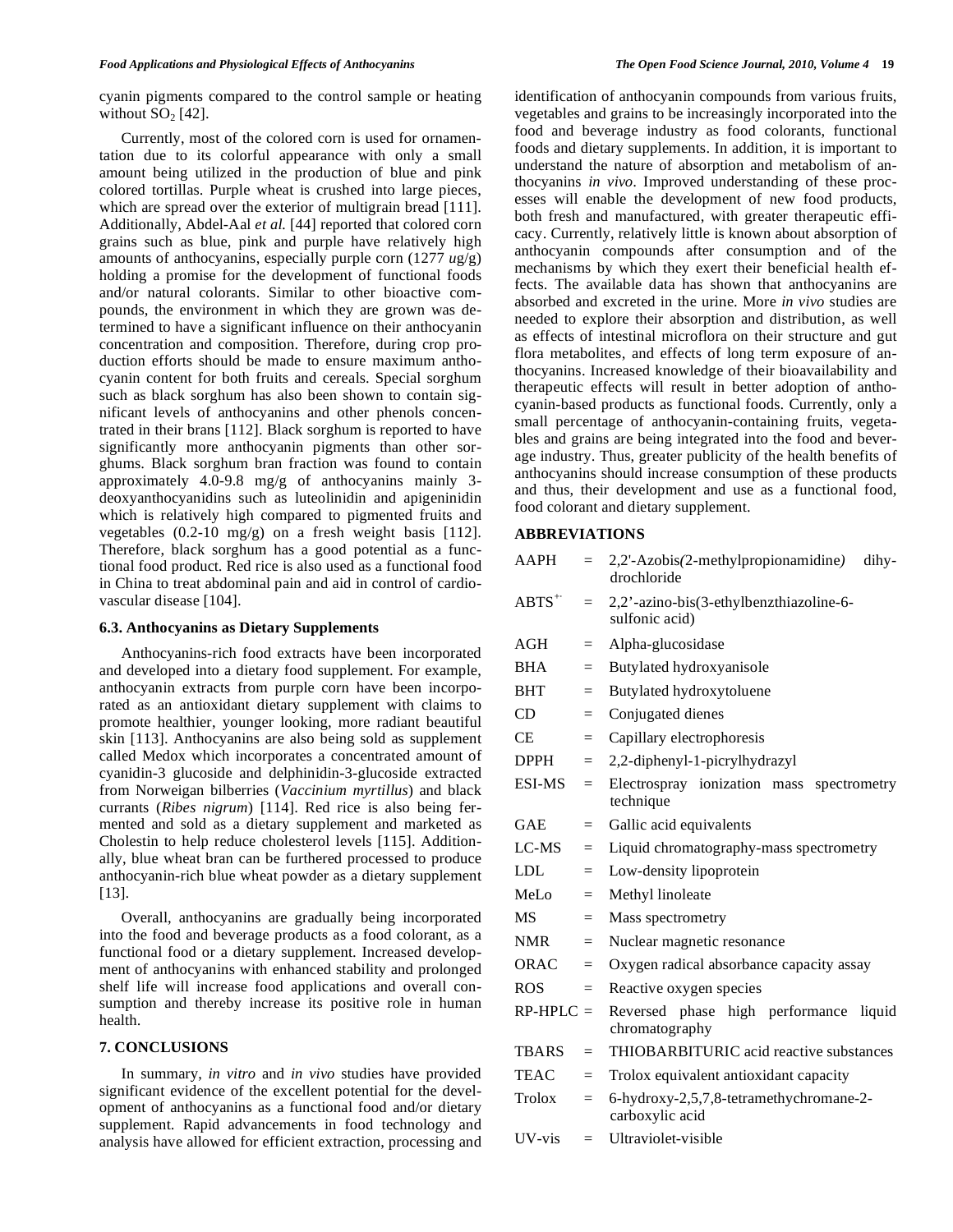#### **REFERENCES**

- [1] Oomah BD, Mazza G. Health benefits of phytochemicals from selected Canadian crops. Trends Food Sci Tech 1999; 10: 193-198.
- [2] Konczak I, Zhang W. Anthocyanins more than nature's colours. J Biomed Biotechnol 2004; 5: 239-240.
- [3] Mazza G. Anthocyanins and heart health. Ann Ist Super Sanita 2007; 43: 369-374.
- [4] Schemske DW, Bradshaw HD. Pollinator preference and the evolution of floral traits in monkeyflowers (Mimulus). Proc Natl Acad Sci USA 1999; 96: 11910-11915.
- [5] Wu X, Beecher GR, Holden JM, Haytowitz DB, Gebhardt SE, Prior RL. Concentrations of anthocyanins in common foods in the United States and estimation of normal consumption. J Agric Food Chem 2006; 54: 4069-4075.
- [6] Sugiyama Chemical Institute. Anthocyanin food colouring agent from purple corn. Japanese Patent 77130824. 1977.
- [7] Giusti MM, Wrolstad RE. Acylated anthocyanins from edible sources and their applications in food systems. Biochem Eng J 2003; 14: 217-225.
- [8] Ghosh D, Konishi T. Anthocyanins and anthocyanin-rich extracts: role in diabetes and eye function. Asia Pac J Clin Nutr 2007; 16: 200-208.
- [9] Jang YP, Zhou J, Nakanishi K, Sparrow JR. Anthocyanins protect against A2E photooxidation and membrane permeabilization in retinal pigment epithelial cells. Photochem Photobiol 2005; 81: 529-536.
- [10] Kalt W, Blumberg JB, McDonald JE, *et al.* Identification of anthocyanins in the liver, eye and brain of blueberry-fed pigs. J Agric Food Chem 2008; 56: 705-712.
- [11] Lee J, Lee HK, Kim CY, *et al.* Purified high-dose anthocyanoside oligomer administration improves nocturnal vision and clinical symptoms in myopia subjects. Br J Nutr 2005; 93: 895-899.
- [12] Matsumoto H, Nakamura Y, Iida H, Ito K, Ohguro H. Comparative assessment of distribution of blackcurrant anthocyanins in rabbit and rat ocular tissues. Exp Eye Res 2006; 83: 348-356.
- [13] Abdel-Aal E-S, Abou-Arab AA, Gamel TH, Hucl P, Young JC, Rabalski I. Fractionation of blue wheat anthocyanin compounds and their contribution to antioxidant properties. J Agric Food Chem 2008; 56: 11171-11177.
- [14] Astadi IR, Astuti M, Santoso U, Nugraheni PS. *In vitro* antioxidant activity of anthocyanins of black soybean seed coat in human low density lipoprotein (LDL). Food Chem 2009; 112: 659-663.
- [15] Bellido GG, Beta T. Anthocyanin composition and oxygen radical scavenging capacity (ORAC) of milled and pearled purple, black, and common barley. J Agric Food Chem 2009; 57: 1022-1028.
- [16] Fukumoto LR, Mazza G. Assessing antioxidant and prooxidant activities of phenolic compounds. J Agric Food Chem 2000; 48: 3597-3604.
- [17] Kahkonen MP, Heinonen M. Antioxidant activity of anthocyanins and their aglycones. J Agric Food Chem 2003; 51: 628-633.
- [18] Sanchez-Moreno C, Satue-Gracia MT, Frankel EN. Antioxidant activity of selected Spanish wines in corn oil emulsions. J Agric Food Chem 2000; 48: 5581-5587.
- [19] Colditz GA, Branch LG, Lipnick RJ, *et al.* Increased green and yellow vegetable intake and lowered cancer deaths in an elderly population. Am J Clin Nutr 1985; 41: 32-36.
- [20] Fimognari C, Berti F, Nusse M, Cantelli-Forti G, Hrelia P. Induction of apoptosis in two human leukemia cell lines as well as differentiation in human promyelocytic cells by cyanin-3-O-betaglucopyranoside. Biochem Pharmacol 2004; 67: 2047-2056.
- [21] Galvano F, Fauci LL, Vitaglione P, Fogliano V, Vanella L, Felgines C. Bioavailability, antioxidant and biological properties of the natural free-radical scavengers cyanidin and related glycosides. Ann Ist Super Sanita 2007; 43: 382-393.
- [22] Hagiwara A, Miyashita K, Nakanishi T, *et al.* Pronounced inhibition by a natural anthocyanin, purple corn colour, of 2-amino-1 methyl-6-phenylimidazo(4,5,-b)pyridine (PhIP)-associated colorectal carcinogenesis in male F344 rats pretreated with 1,2 dimethylhydrazine. Cancer Lett 2001; 171: 17-25.
- [23] Kang SY, Seeram NP, Nair MG, Bourquin LD. Tart cherry anthocyanins inhibit tumor development in Apc (Min) mice and reduce proliferation of human colon cancer cells. Cancer Lett 2003; 194: 13-19.
- [24] Liu Z, Schwimer J, Liu D, Greenway FL, Anthony CT, Woltering EA. Black raspberry extract and fractions contain angiogenesis inhibitors. J Agric Food Chem 2005; 53: 3909-3915.
- [25] DeFuria J, Bennett G, Strissel KJ, *et al.* Dietary blueberry attenuates whole-body insulin resistance in high fat-fed mice by reducing adipocyte death and its inflammatory sequelae. J Nutr 2009; 139: 1-7.
- [26] Guo H, Ling W, Wang Q, *et al.* Effect of anthocyanin-rich extract from black rice (Oryza sativa L. indica) on hyperlipidemia and insulin resistance in fructose-fed rats. Plant Foods Hum Nutr 2007;  $62 \cdot 1 - 6$
- [27] Rosenblat M, Hayek T, Aviram M. Anti-oxidative effects of pomegranate juice (PJ) consumption by diabetic patients on serum and on macrophages. Atherosclerosis 2006; 187: 363-371.
- [28] Rozenberg O, Howell A, Aviram M. Pomegranate juice sugar fraction reduces macrophage oxidative state, whereas white grape juice sugar fraction increases it. Atherosclerosis 2006; 188: 68-76.
- [29] Jayaprakasam B, Vareed SK, Olson LK, Nair MG. Insulin secretion by bioactive anthocyanins and anthocyanidins present in fruits. J Agric Food Chem 2005; 53: 28-31.
- [30] Matsui T, Ebuchi S, Fukui K, Matsugano K, Terahara N, Matsumoto K. Caffeoylsophorose, a new natural alpha-glucosidase inhibitor, from red vinegar by fermented purple-fleshed sweet potato. Biosci Biotechnol Biochem 2004; 68: 2239-2246.
- [31] Zhang Y, Jayaprakasam B, Seeram NP, Olson LK, DeWitt D, Nair MG. Insulin secretion and cyclooxygenase enzyme inhibition by cabernet sauvignon grape skin compounds. J Agric Food Chem 2004; 52: 228-233.
- [32] Andriambeloson E, Kleschyov AL, Muller B, Beretz A, Stoclet JC, Andriantsitohaina R. Nitric oxide production and endotheliumdependent vasorelaxation induced by wine polyphenols in rat aorta. Br J Nutr 1997; 120: 1053-1058.
- [33] Matheus ME, Fernandes SB, Silveira CS, Rodrigues VP, Menezes FD, Fernandes PD. Inhibitory effects of Euterpe oleracea Mart. on nitric oxide production and iNOS expression. J Ethnopharmacol 2006; 107: 291-296.
- [34] Nakamura Y, Matsumoto H, Todoki K. Endothelium-dependent vasorelaxation induced by black currant concentrate in rat thoracic aorta. Jpn J Pharmacol 2002; 89: 29-35.
- [35] Stintzing FC, Carle R. Functional properties of anthocyanins and betalins in plants, food, and in human nutrition. Trends Food Sci Technol 2004; 15: 19-38.
- [36] Abdel-Aal E-S, Hucl P. A rapid method for quantifiying total anthocyanins in blue aleurone and purple pericarp wheats. Cereal Chem 1999; 76: 350-354.
- [37] Castaneda-Ovando A, Pacheco-Hernandez L, Paez-Hernandez E, Rodriguez JA, Galan-Vidal CA. Chemical studies of anthocyanins: A review. Food Chem 2009; 113: 859-871.
- [38] Escribano-Bailon MT, Beulga-Santos C, Rivas-Gonzalo JC. Anthocyanins in cereals. J Chromatogr 2004; 1054: 129-141.
- [39] Garcia-Viguera C, Zafrilla P, Tomas-Barberan FA. The use of acetone as an extraction solvent for anthocyanins from strawberry fruit. Phytochem Anal 1998; 9: 274-277.
- [40] Gil MIG, Tomas-Barberan FA, Hess-Pierce B, Holcroft DM, Kader AA. Antioxidant activity of pomegranate juice and its relationship with phenolic composition and processing. J Agric Food Chem 2000; 48: 4581-4589.
- [41] Horbowicz M, Kosson R, Grzesiuk A, Debski H. Anthocyanins of fruits and vegetables – their occurrence, analysis and role in human nutrition. Veg Crops Res Bull 2008; 68: 5-22.
- [42] Abdel-Aal E-S, Hucl P. Composition and stability of anthocyanins in blue-grained wheat. J Agric Food Chem 2003; 51: 2174-2180.
- [43] Costa CT, Horton D, Margolis SA. Analysis of anthocyanins in foods by liquid chromatography, liquid chromatography-mass spectrometry and capillary electrophoresis. J Chromatogr 2000; 881: 403-410.
- [44] Abdel-Aal E-S, Young C, Rabalski I. Anthocyanin composition in black, blue, pink, purple, and red cereal grains. J Agric Food Chem 2006; 54: 4696-4704.
- [45] Saenz-Lopez R, Fernandez-Zurbano P, Tena MT. Development and validation of a capillary zone electrophoresis method for the quantitative determination of anthocyanins in wine. J Chromatogr 2003; 990: 247-258.
- [46] Calvo D, Saenz-Lopez R, Fernandez-Zurbano P, Tena MT. Migration order of wine anthocyanins in capillary zone electrophoresis. Anal Chim Acta 2004; 524: 207-213.
- [47] Bednar P, Tomassi AV, Presutti C, Pavlikova M, Lemr K, Fanali S. Separation of structurally related anthocyanins by MEKC. Chromatographia 2003; 58: 283-287.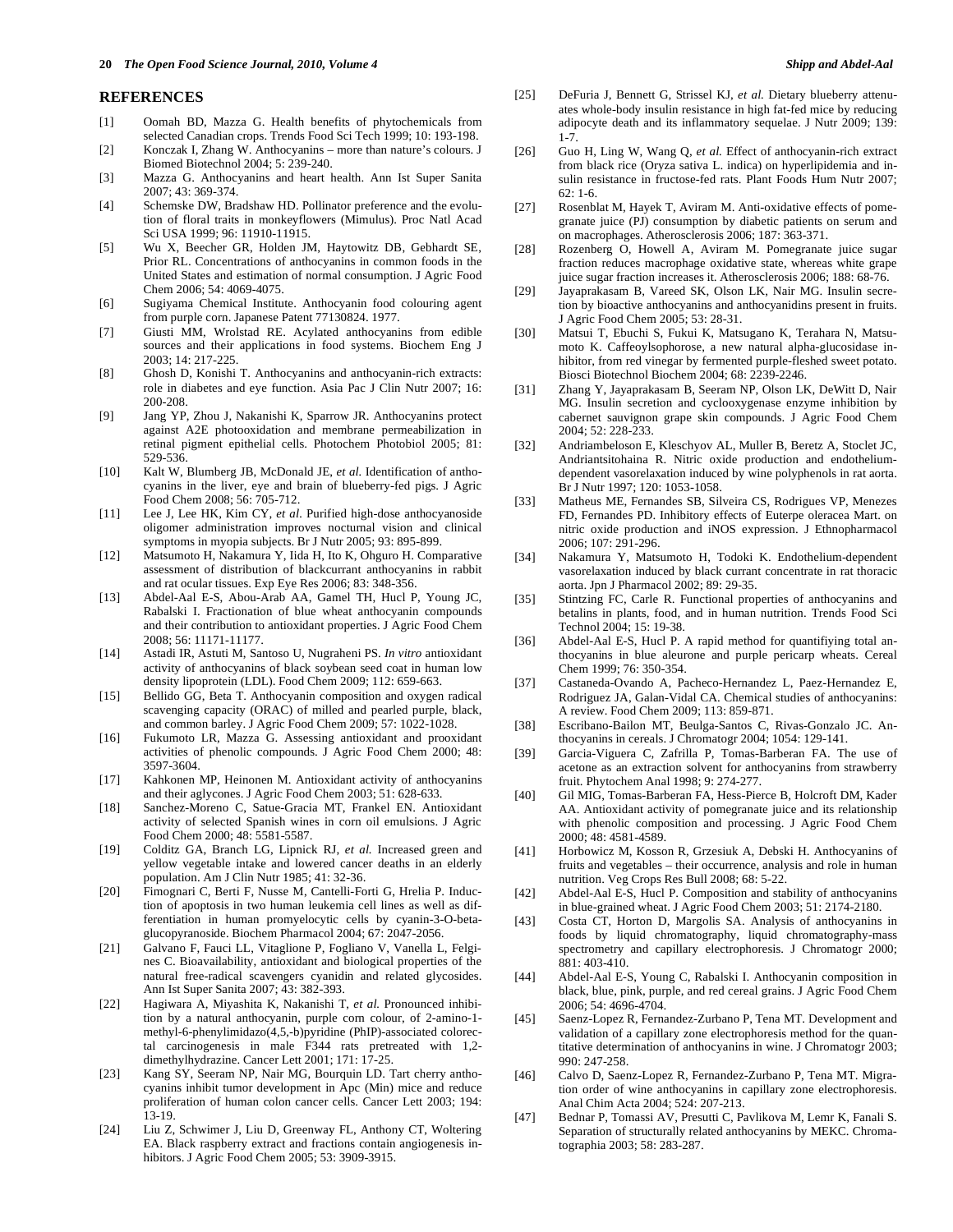- [48] Kosir IJ, Kidric J. Use of modern nuclear magnetic resonance spectroscopy in wine analysis: determination of minor compounds. Anal Chim Acta 2002; 458: 77-84.
- [49] McGhie TK, Walton MC. The bioavailability and absorption of anthocyanins towards a better understanding. Mol Nutr Food Res 2007; 51: 702-713.
- [50] Aura A-M, Martin-Lopez P, O'Leary KA, *et al. In vitro* metabolism of anthocyanins by human gut microflora. Eur J Nutr 2005; 44: 133-142.
- [51] Felgines C, Talavera S, Texier O, Gil-Izquierdo A, Lamaison J-L, Remesy C. Blackberry Anthocyanins Are Mainly Recovered from Urine as Methylated and Glucuronidated Conjugates in Humans. J Agric Food Chem 2005; 53: 7721-7727.
- [52] Kay CD, Mazza G, Holub BJ, Wang J. Anthocyanin metabolites in human urine and serum. Br J Nutr 2004; 91: 933-942.
- [53] Kay CD, Mazza G, Holub BJ. Anthocyanins exist in the circulation primarily as metabolites in adult men. J Nutr 2005; 135: 2582- 2588
- [54] Keppler K, Humpf H-U. Metabolism of anthocyanins and their phenolic degradation products by the intestinal microflora. Bioorg Med Chem 2005; 13: 5195-5205.
- [55] Nielsen ILF, Dragsted LO, Ravn-Haren G, Freese R, Rasmussen SE. Absorption and excretion of black currant anthocyanins in humans and watanabe heritable hyperlipidemic rabbits. J Agric Food Chem 2003; 51: 2813-2820.
- [56] Talavera S, Felgines C, Texier O, Besson C, Lamaison J-L, Remesy C. Anthocyanins are efficiently absorbed from the stomach in anesthetized rats. J Nutr 2003; 133: 4178-4182.
- [57] Matsumoto H, Inaba H, Kishi M, Tominaga S, Hirayama M, Tsuda T. Orally administered delphinidin-3-rutinoside and cyanidin-3 rutinoside are directly absorbed in rats and humans and appear in the blood as the intact forms. J Agric Food Chem 2001; 49: 1546- 1551.
- [58] Miyazawa T, Nakagawa K, Kudo M, Muraishi K, Someya K. Direct intestinal absorption of red fruit anthocyanins, cyanidin-3 glucoside and cyanidin-3-5-diglucoside, into rats and humans. J Agric Food Chem 1999; 47: 1083-1091.
- [59] Joshi SS, Kuszynski CA, Bagchi D. The cellular and molecular basis of health benefits of grape seed proanthocyanidin extract. Curr Pharm Biotechnol 2001; 2: 187-200.
- [60] Felgines C, Texier O, Besson C, Fraisse D, Lamaison JL, Rémésy C. Blackberry anthocyanins are slightly bioavailable in rats. J Nutr 2002; 132: 1249-1253.
- [61] Cao G, Prior RL. Anthocyanins are detected in human plasma after oral administration of an elderberry extract. Clin Chem 1999; 45: 574-576.
- [62] Lapidot T, Harel S, Granit R, Kanner J. Bioavailability of Red Wine Anthocyanins As Detected in Human Urine. J Agric Food Chem 1998; 46: 4297-4302.
- [63] Felgines C, Talavéra S, Gonthier M-P, *et al.* Strawberry Anthocyanins Are Recovered in Urine as Glucuro- and Sulfoconjugates in Humans. J Nutr 2003; 133: 1296-1301.
- [64] Tsuda T, Horio F, Osawa T. Absorption and metabolism of cyanidin 3-O-β-D -glucoside in rats. FEBS Lett 1999; 449: 179-182.
- [65] Velioglu YS, Mazza G, Gao L, Oomah BD. Antioxidant activity and total phenolics in selected fruits, vegetables, and grain products. J Agric Food Chem 1998; 46: 4113-4117.
- [66] Szabo MR, Iditoiu C, Chambre D, Lupea AX. Improved DPPH determination for antioxidant activity spectrophotometric assay. Chem Papers 2007; 61: 214-216.
- [67] Seeram NP, Schutzki R, Chandra A, Nair MG. Characterization, quantification, and bioactivities of anthocyanins in Cornus species. J Agric Food Chem 2002; 50: 2519-2523.
- [68] Wang H, Cao G, Prior R. Oxygen radical absorbing capacity of anthocyanins. J Agric Food Chem 1997; 45: 304-309.
- [69] Montoro P, Tuberoso CIG, Piacente S, *et al.* Stability and antioxidant activity of polyphenols in extracts of Myrtus communis L. berries used for the preparation of myrtle liqueur. J Pharmaceut Biomed Anal 2006; 41: 1614-1619.
- [70] Muselik J, Garcia-Alonso M, Martin-Lopez MP, Zemlicka M, Rivas-Gonzalo JC. Measurement of antioxidant activity of wine catechins, procyanidins, anthocyanins and pyranoanthocyanins. Int J Mol Sci 2007; 8: 797-809.
- [71] Sellappan S, Akoh CC, Krewer G. Phenolic compounds and antioxidant capacity of Georgia-grown blueberries and blackberries. J Agric Food Chem 2002; 50: 2432-2438.
- [72] Hopia A, Heinonen M. Antioxidant activity of flavonoids aglycones and their glycosides in methyl linoleate. J Am Oil Chem Soc 1999; 76: 139-144.
- [73] Kahkonen MP, Hopia AI, Vuorela HJ, *et al.* Antioxidant activity of plant extracts containing phenolic compounds. J Agric Food Chem 1999; 47: 3954-3962.
- [74] Kahkonen MP, Hopia AI, Heinonen M. Berry phenolics and their antioxidant activity. J Agric Food Chem 2001; 49: 4076-4082.
- [75] Lambropoulos I, Roussis IG. Antioxidant activity of red wine phenolic extracts towards oxidation of corn oil. Eur J Lipid Sci Technol 2007; 109: 623-628.
- [76] Pike PR, Abdel-Aal E-S M, McElroy AR. Antioxidant activity of oat malt extracts in accelerated corn oil oxidation. J Amer Oil Chem Soc 2007; 84: 663-667.
- [77] Cao G, Russell RM, Lischner N, Prior RL. Serum antioxidant capacity is increased by consumption of strawberries, spinach, red wine or vitamin C in elderly women. J Nutr 1998; 128: 2383-2390.
- [78] Mazza G, Kay CD, Cottrell T, Holub B. Absorption of anthocyanins from blueberries and serum antioxidant status in human subjects. J Agric Food Chem 2002; 50: 7731-7737.
- [79] Youdim KA, Shukitt-Hale B, MacKinnon S, Kalt W, Joseph JA. Polyphenolics enhance red blood cell resistance to oxidative stress: *in vitro* and *in vivo*. Biochimica et Biophysica Acta 2000; 1523: 117-122.
- [80] Muth ER, Laurent JM, Jasper P. The effect of bilberry nutritional supplementation on night visual acuity and contrast sensitivity. Altern Med Rev 2000; 5: 164-173.
- [81] Levy Y, Glovinsky Y. The effect of anthocyanosides on night vision. Eye 1998; 12: 967-969.
- [82] Nakaishi H, Matsumoto S, Tominaga M, Hirayama. Effects of blackcurrant anthocyanosides intake on dark adaptation and VDT work-induced transient refractive alternation in healthy humans. Altern Med Rev 2000; 5: 553-562.
- [83] Tsuda T, Horio F, Uchida K, Aoki H, Osawa T. Dietary cyanidin 3- O-beta-D-glucoside-rich purple corn color prevents obesity and ameliorates hyperglycemia in mice. J Nutr 2003; 133: 2125-2130.
- [84] Bonina FP, Leotta C, Scalia G, *et al.* Evaluation of oxidative stress in diabetic patients after supplementation with a standardised red orange extract. Diab Nutr Metab 2002; 15: 1-19.
- [85] Al-Awwadi NA, Araiz C, Bornet A, *et al.* Extracts enriched in different polyphenolic families normalize increased cardiac NADPH oxidase expression while having differential effects on insulin resistance, hypertension, and cardiac hypertrophy in highfructose-fed rats. J Agric Food Chem 2005; 53: 151-157.
- [86] Seibert K, Zhang Y, Leahy K, *et al.* Pharmacological and biochemical demonstration of the role of cyclooxygenase-2 in inflammation and pain. Proc Natl Acad Sci USA 1994; 95: 13313-13318.
- [87] Matsui T, Ueda T, Oki T, Sugita K, Terahara N, Matsumoto K. Alpha-glucosidase inhibitory action of natural acylated anthocyanins. 1. Survey of natural pigments with potent inhibitory activity. J Agric Food Chem 2001; 49: 1948-1951.
- [88] Fitzpatrick DF, Hirschfield SL, Coffey RG. Endotheliumdependent vasorelaxing activity of wine and other grape products. Am J Physiol 1993; 265: H774-H778.
- [89] Serraino I, Dugo L, Dugo P, *et al.* Protective effects of cyanidin-3- O-glucoside from blackberry extract against peroxynitriteinduced endothelial dysfunction and vascular failure. Life Sci 2003; 73: 1097-1114.
- [90] Wallerath T, Li H, Godtel-Ambrust U, Schwarz PM, Forstermann U. A blend of polyphenolic compounds explains the stimulatory effect of red wine on human endothelial NO synthase. Nitric Oxide 2005; 12: 97-104.
- [91] Liu M, Li XQ, Weber C, *et al.* Antioxidant and antiproliferative activities of raspberries. J Agric Food Chem 2002; 50: 2926-2930.
- [92] Serafino A, Sinibaldi-Vallebona P, Lazzarino G, *et al.* Differentiation of human melanoma cells induced by cyanidin-3-O-betaglucopyranoside. Faseb J 2004; 18: 1940-1942.
- [93] Magnuson BA, Lala G, Kwon YJ, *et al.* Anthocyanin-rich extracts inhibit growth of human colon cancer cells and azoxymethaneinduced colon aberrant crypt in rats: implications for colon cancer chemoprevention. Cancer Epidemiol Biomark Prev 2003; 12: 1323S-1324S.
- [94] Harris GK, Gupta A, Nines RG, *et al.* Effects of lyophilized black raspberries on azoxymethane-induced colon cancer and 8-hydroxy-2'-deoxyguanosine levels in the Fischer 344 rat. Nutr Cancer 2001; 40: 125-133.